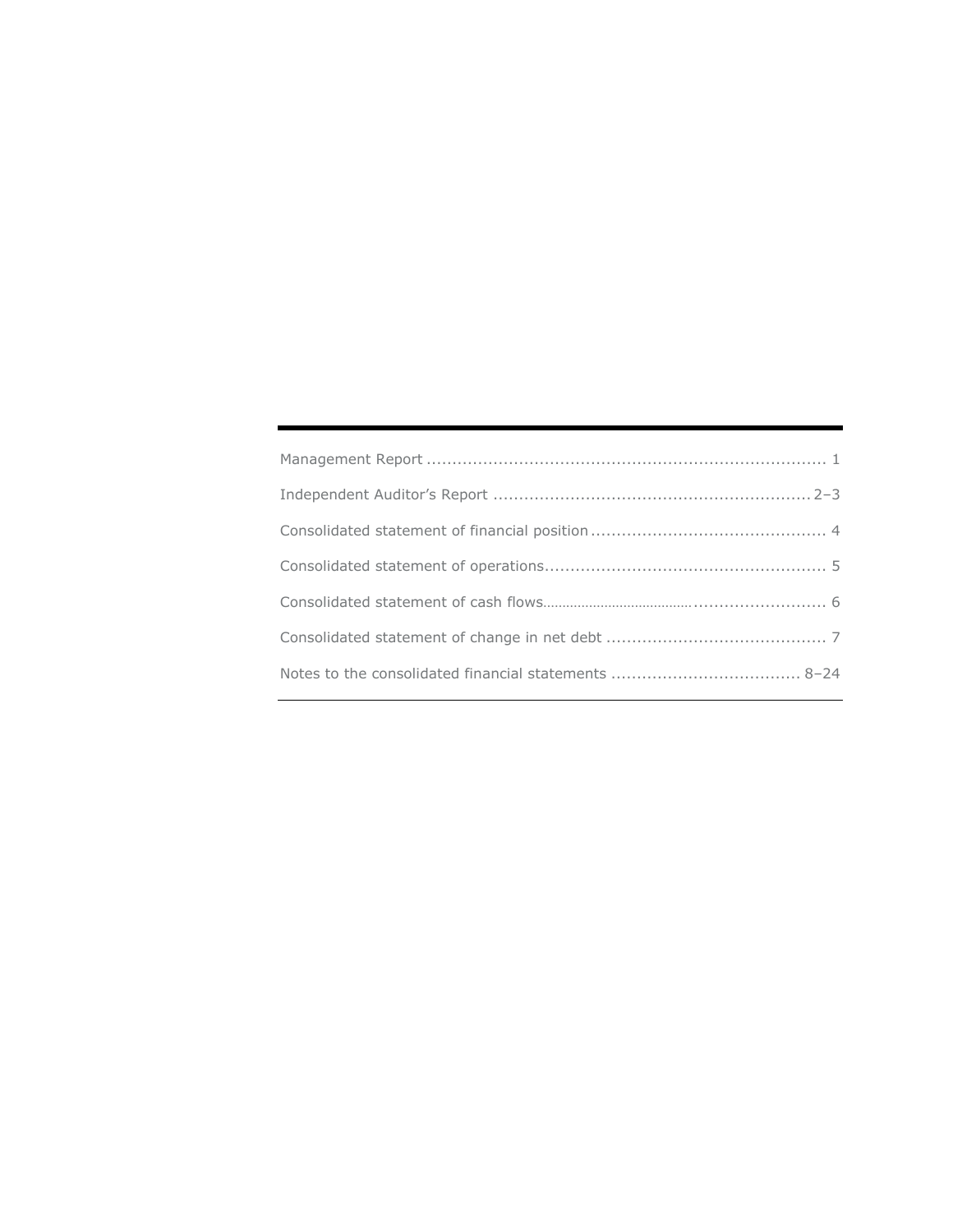# **Management Report**

#### **Management's responsibility for the consolidated financial statements**

The accompanying consolidated financial statements of the Halton District School Board are the responsibility of the Board's management and have been prepared in accordance with the Financial Administration Act, supplemented by Ontario Ministry of Education memorandum 2004:B2 and Ontario Regulation 395/11 of the Financial Administration Act, as described in Note 1 to the consolidated financial statements.

The preparation of consolidated financial statements necessarily involves the use of estimates based on management's judgment, particularly when transactions affecting the current accounting period cannot be finalized with certainty until future periods.

Board management maintains a system of internal controls designed to provide reasonable assurance that assets are safeguarded, transactions are properly authorized and recorded in compliance with legislative and regulatory requirements, and reliable financial information is available on a timely basis for preparation of the consolidated financial statements. These systems are monitored and evaluated by management.

The Audit Committee of the Board meets with the external auditors to review the consolidated financial statements and discuss any significant financial reporting or internal control matters prior to the Board's approval of the consolidated financial statements.

The consolidated financial statements have been audited by Deloitte LLP, independent external auditors appointed by the Board of Trustees. The accompanying Independent Auditor's Report outlines their responsibilities, the scope of their examination and their opinion on the Board's consolidated financial statements.

\_\_\_\_\_\_\_\_\_\_\_\_\_\_\_\_\_\_\_\_\_\_\_\_\_ \_\_\_\_\_\_\_\_\_\_\_\_\_\_\_\_\_\_\_\_\_\_\_\_\_

Director of Education Superintendent of Business Services And Treasurer

November 28, 2018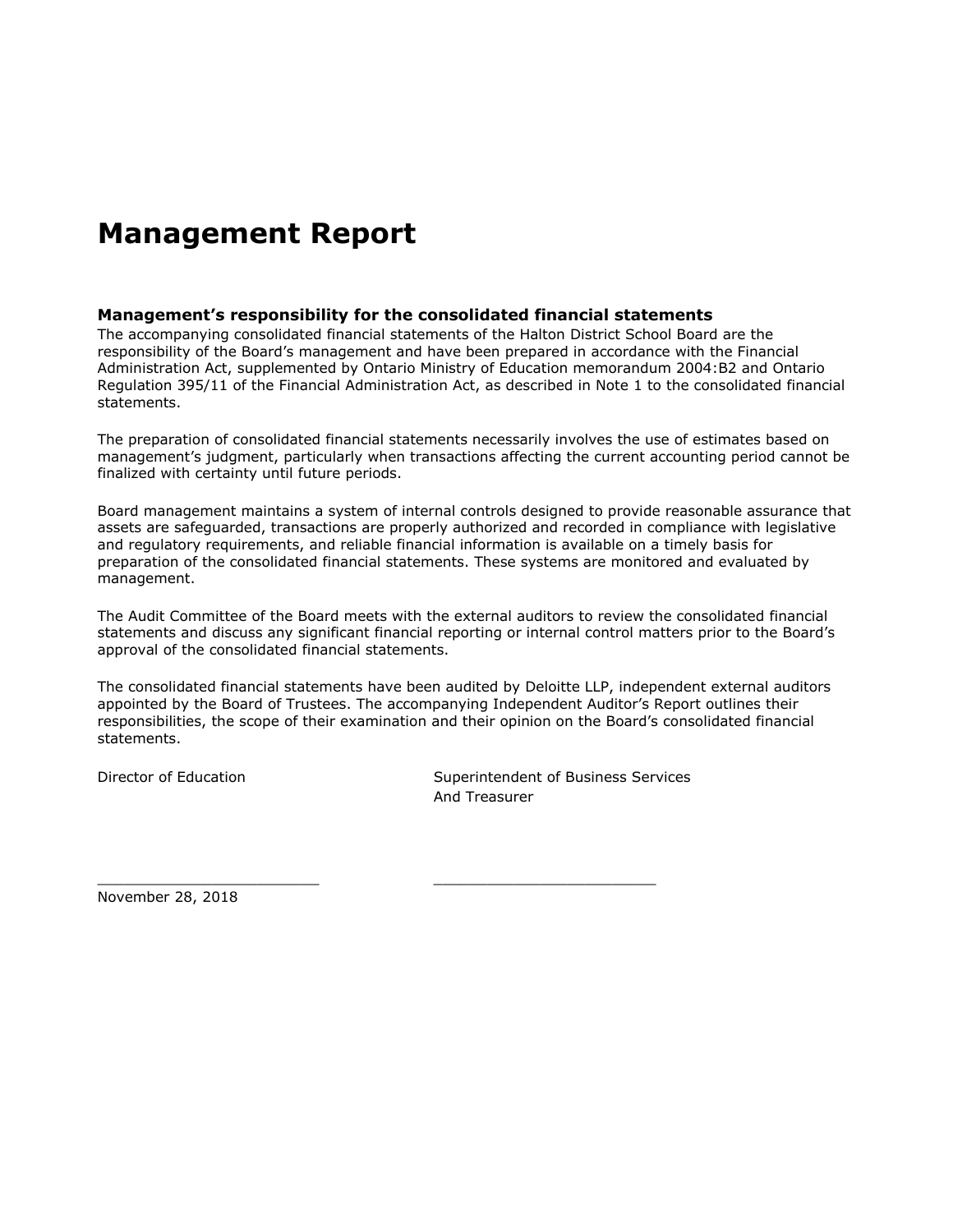# **Deloitte.**

Deloitte LLP 1005 Skyview Drive Suite 200 Burlington ON L7P 5B1 Canada

Tel: 905-315-6770 Fax: 905-315-6700 www.deloitte.ca

# **Independent Auditor's Report**

To the Trustees of the Halton District School Board

We have audited the accompanying consolidated financial statements of the Halton District School Board (the "Board"), which comprise the consolidated statement of financial position as at August 31, 2018, and the consolidated statements of operations, cash flows and change in net debt for the year then ended, and a summary of significant accounting policies and other explanatory information.

# **Management's Responsibility for the Consolidated Financial Statements**

Management is responsible for the preparation of these consolidated financial statements in accordance with the basis of accounting described in Note 1 to the consolidated financial statements, and for such internal control as management determines is necessary to enable the preparation of consolidated financial statements that are free from material misstatement, whether due to fraud or error.

#### **Auditor's Responsibility**

Our responsibility is to express an opinion on these consolidated financial statements based on our audit. We conducted our audit in accordance with Canadian generally accepted auditing standards. Those standards require that we comply with ethical requirements and plan and perform the audit to obtain reasonable assurance about whether the consolidated financial statements are free from material misstatement.

An audit involves performing procedures to obtain audit evidence about the amounts and disclosures in the consolidated financial statements. The procedures selected depend on the auditor's judgment, including the assessment of the risks of material misstatement of the consolidated financial statements, whether due to fraud or error. In making those risk assessments, the auditor considers internal control relevant to the entity's preparation of the consolidated financial statements in order to design audit procedures that are appropriate in the circumstances, but not for the purpose of expressing an opinion on the effectiveness of the entity's internal control. An audit also includes evaluating the appropriateness of accounting principles used and the reasonableness of accounting estimates made by management, as well as evaluating the overall presentation of the consolidated financial statements.

We believe that the audit evidence we have obtained is sufficient and appropriate to provide a basis for our audit opinion.

# **Opinion**

In our opinion, the consolidated financial statements of the Halton District School Board as at and for the year ended August 31, 2018 are prepared, in all material respects, in accordance with the basis of accounting described in Note 1 to the consolidated financial statements.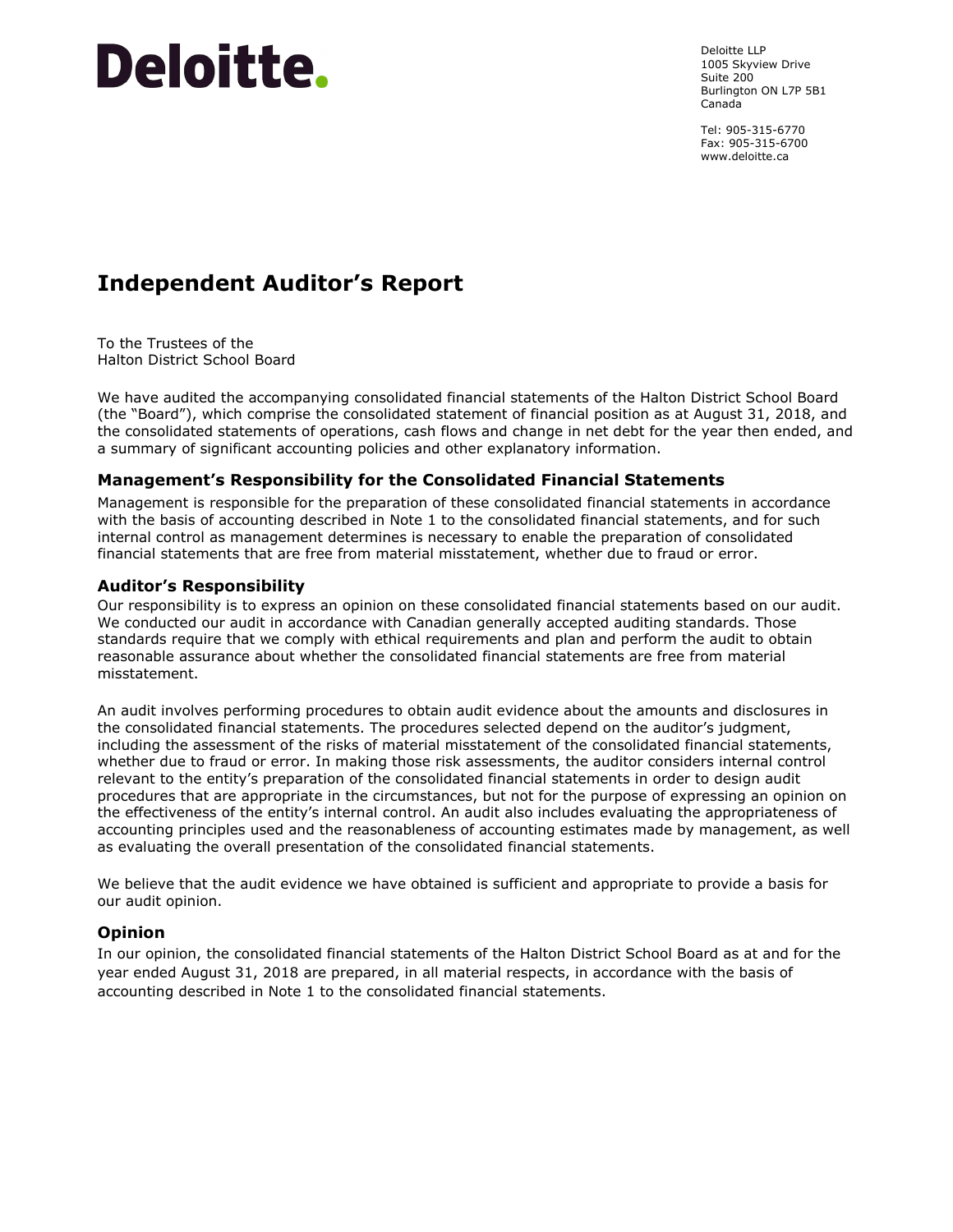# **Emphasis of Matter**

Without modifying our opinion, we draw attention to Note 1 to the consolidated financial statements which describes the basis of accounting used in the preparation of these consolidated financial statements and the significant differences between such basis of accounting and Canadian public sector accounting standards.

Delertte UP

Chartered Professional Accountants Licensed Public Accountants November 28, 2018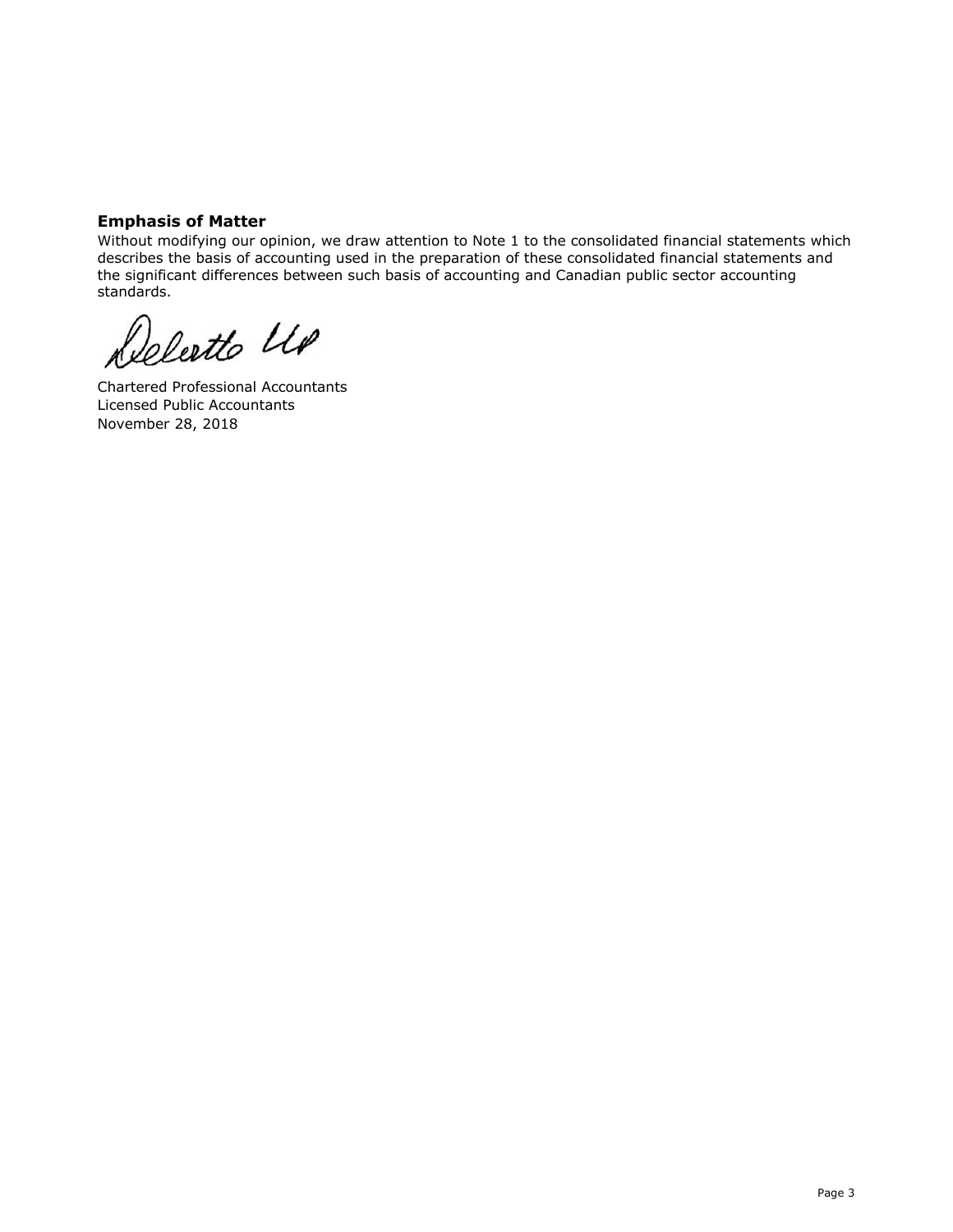**Consolidated statement of financial position**

As at August 31, 2018

|                                             | <b>Notes</b>   | 2018          | 2017            |
|---------------------------------------------|----------------|---------------|-----------------|
|                                             |                | \$            | \$              |
|                                             |                |               |                 |
| <b>Financial assets</b>                     |                |               |                 |
| Cash and cash equivalents                   |                | 88,194,188    | 86,166,167      |
| Accounts receivable                         |                | 38,622,710    | 38,160,009      |
| Accounts receivable - Government of Ontario | 2              | 284,174,112   | 295,682,715     |
|                                             |                | 410,991,010   | 420,008,891     |
| <b>Liabilities</b>                          |                |               |                 |
|                                             |                |               |                 |
| Accounts payable and accrued liabilities    |                | 72,925,980    | 63,975,297      |
| Other                                       | $\overline{4}$ | 2,819,264     | 2,290,984       |
| Net long-term liabilities                   | 5              | 263,328,356   | 274,935,788     |
| Deferred revenue                            | 7              | 28,291,246    | 29,509,571      |
| Employee future benefits payable            | 9              | 25,799,241    | 26,759,674      |
| Deferred capital contributions              | 8              | 570,408,258   | 550,502,882     |
|                                             |                | 963,572,345   | 947,974,196     |
|                                             |                |               |                 |
| Net debt                                    |                | (552,581,335) | (527, 965, 305) |
| <b>Non-financial assets</b>                 |                |               |                 |
| Prepaid expenses                            |                | 785,297       | 960,023         |
| Tangible capital assets                     | 10             | 786,012,120   | 749,917,938     |
|                                             |                | 786,797,417   | 750,877,961     |
|                                             |                |               |                 |
| Contractual obligations and                 |                |               |                 |
| contingent liabilities                      | 14             |               |                 |
| <b>Accumulated surplus</b>                  | 11             | 234,216,082   | 222,912,656     |

The accompanying notes are an integral part of the consolidated financial statements.

Approved by the Board

\_\_\_\_\_\_\_\_\_\_\_\_\_\_\_\_\_\_\_\_\_\_\_\_\_\_\_\_\_\_\_\_\_\_\_, Director of Education

\_\_\_\_\_\_\_\_\_\_\_\_\_\_\_\_\_\_\_\_\_\_\_\_\_\_\_\_\_\_\_\_\_\_\_, Chair of the Board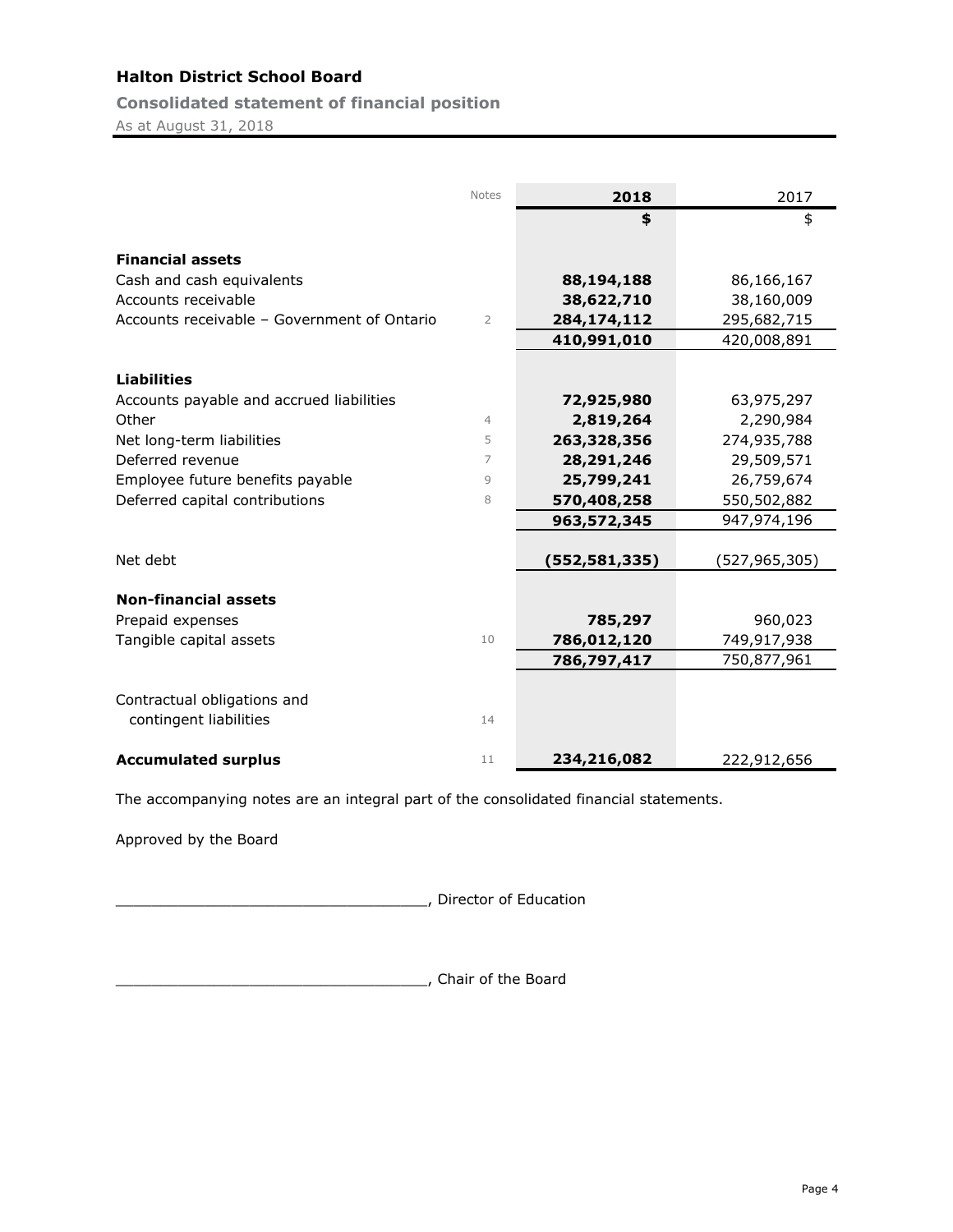**Consolidated statement of operations** Year ended August 31, 2018

|                                         |       |               | 2018          | 2017        |
|-----------------------------------------|-------|---------------|---------------|-------------|
|                                         | Notes | <b>Budget</b> | <b>Actual</b> | Actual      |
|                                         |       | \$            | \$            | \$          |
|                                         |       |               |               |             |
| <b>Revenue</b>                          |       |               |               |             |
| Provincial grants -                     |       |               |               |             |
| <b>Grants for Student Needs</b>         |       | 677,453,349   | 671,982,061   | 649,379,073 |
| Provincial grants - other               |       | 9,031,921     | 15,679,403    | 10,320,745  |
| Investment income                       |       | 1,250,000     | 2,263,692     | 1,325,959   |
| Federal grants                          |       | 3,863,793     | 4,171,216     | 3,431,282   |
| School fundraising and other revenues   |       | 19,000,000    | 19,987,840    | 21,353,914  |
| Deferred capital contributions - grants |       |               |               |             |
| recognized                              | 8     | 28, 211, 674  | 28,728,872    | 28,547,307  |
| Other fees and revenues                 |       | 21,669,584    | 27,959,450    | 35,390,386  |
|                                         |       | 760,480,321   | 770,772,534   | 749,748,666 |
|                                         |       |               |               |             |
| <b>Expenses</b>                         |       |               |               |             |
| Instruction                             |       | 591,671,008   | 590,194,498   | 560,329,685 |
| Administration                          |       | 15,575,466    | 15,828,431    | 14,753,337  |
| Transportation                          |       | 16,889,885    | 16,284,344    | 15,966,101  |
| Pupil accommodation                     |       | 105,372,989   | 105,041,077   | 103,699,571 |
| Other                                   |       | 2,944,179     | 11,646,295    | 5,708,760   |
| School funded activities                |       | 19,000,000    | 20,474,463    | 20,538,167  |
|                                         | 12    | 751,453,527   | 759,469,108   | 720,995,621 |
|                                         |       |               |               |             |
| Annual surplus                          |       | 9,026,794     | 11,303,426    | 28,753,045  |
| Accumulated surplus, beginning of year  |       | 201,023,447   | 222,912,656   | 194,159,611 |
| Accumulated surplus, end of year        | 11    | 210,050,241   | 234,216,082   | 222,912,656 |

The accompanying notes are an integral part of the consolidated financial statements.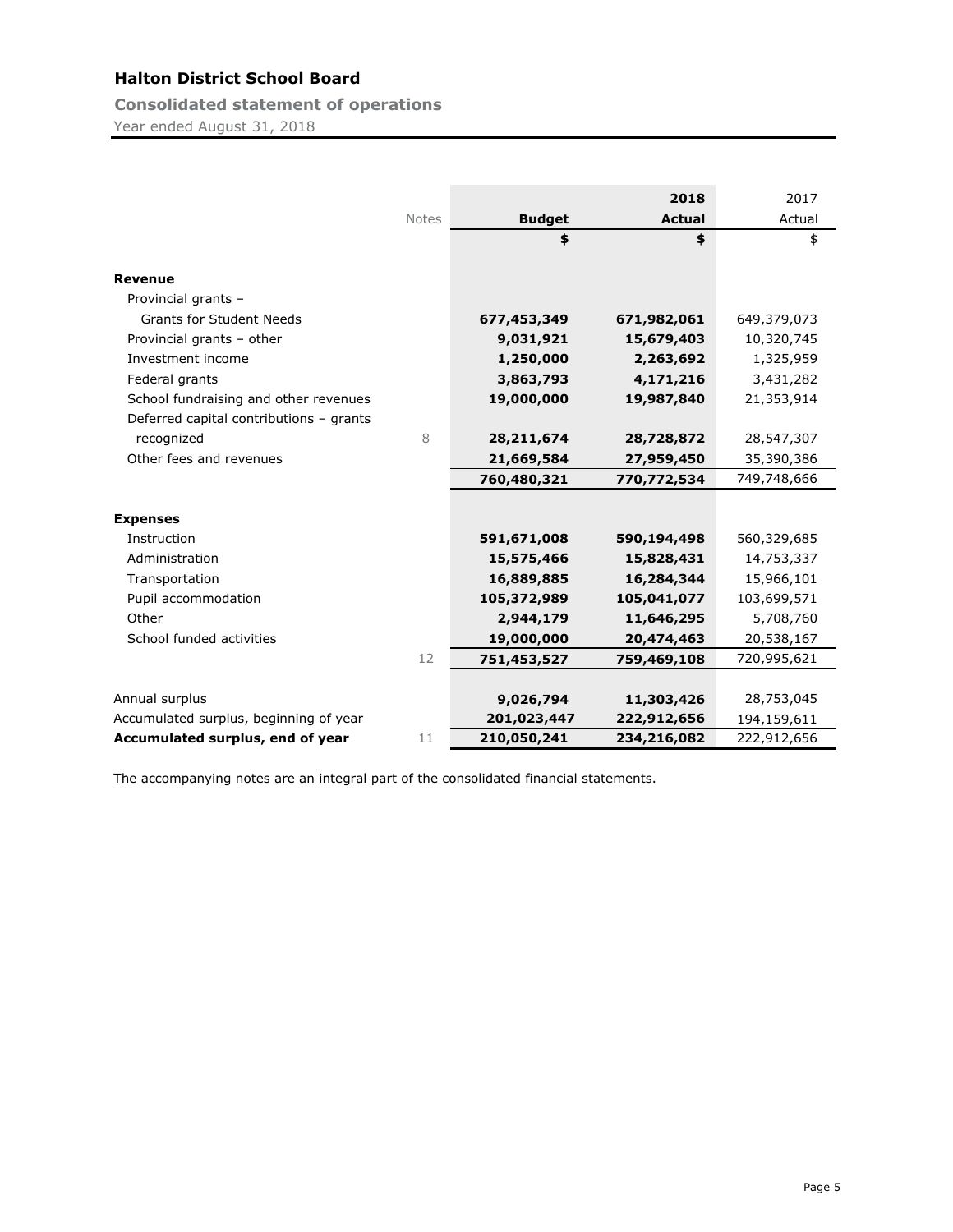**Consolidated statement of cash flows** Year ended August 31, 2018

|                                                    | Notes | 2018           | 2017           |
|----------------------------------------------------|-------|----------------|----------------|
|                                                    |       | \$             | \$             |
| <b>Operating transactions</b>                      |       |                |                |
| Annual surplus                                     |       | 11,303,426     | 28,753,045     |
| Non-cash items                                     |       |                |                |
| Amortization                                       | 10    | 29,286,622     | 29,105,902     |
| Deferred capital contributions - grants recognized | 8     | (28, 728, 872) | (28, 547, 307) |
| Gain on sale of tangible capital assets            |       | (1,687,860)    |                |
| Net change in non-cash working capital balances    |       |                |                |
| Accounts receivable                                |       | (462,701)      | 1,504,229      |
| Accounts payable and accrued liabilities           |       | 8,950,683      | 10,890,338     |
| Other liabilities                                  |       | 528,280        | (963, 485)     |
| Deferred revenue - operating                       |       | (120, 678)     | 48,535         |
| Employee future benefits payable                   |       | (960, 433)     | (2, 187, 584)  |
| Prepaid expenses                                   |       | 174,726        | 174,779        |
|                                                    |       | 18,283,193     | 38,778,452     |
|                                                    |       |                |                |
| <b>Capital transactions</b>                        |       |                |                |
| Proceeds on sale of tangible capital assets        |       | 2,888,033      |                |
| Acquisition of tangible capital assets             | 10    | (66,580,977)   | (55, 510, 748) |
|                                                    |       | (63, 692, 944) | (55, 510, 748) |
| <b>Financing transactions</b>                      |       |                |                |
| Principal repayments on long-term liabilities      | 6     | (11,607,432)   | (11,048,158)   |
| Net long-term liabilities issued                   |       |                | 1,434,441      |
| Additions to deferred capital contributions        | 8     | 48,634,248     | 42,073,980     |
| Decrease in deferred revenues - capital            |       | (1,097,647)    | (1, 357, 247)  |
| Decrease (increase) in accounts receivable -       |       |                |                |
| Government of Ontario                              |       | 11,508,603     | (1, 350, 803)  |
|                                                    |       | 47,437,772     | 29,752,213     |
|                                                    |       |                |                |
| Increase in cash and cash equivalents              |       | 2,028,021      | 13,019,917     |
| Cash and cash equivalents, beginning of year       |       | 86,166,167     | 73,146,250     |
| Cash and cash equivalents, end of year             |       | 88,194,188     | 86,166,167     |

The accompanying notes are an integral part of the consolidated financial statements.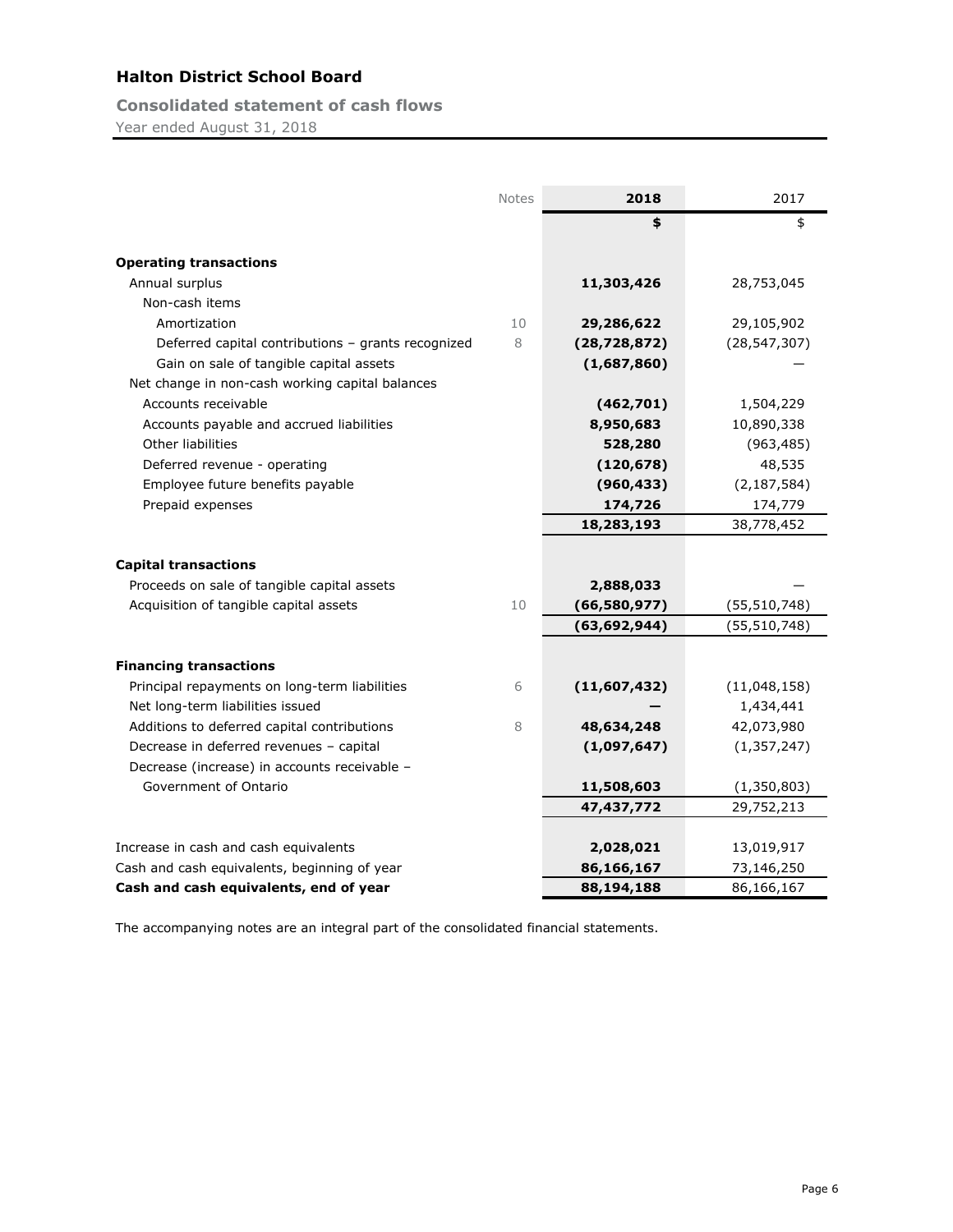**Consolidated statement of change in net debt** Year ended August 31, 2018

|                                                                                                         | <b>Notes</b> | 2018           | 2017           |
|---------------------------------------------------------------------------------------------------------|--------------|----------------|----------------|
|                                                                                                         |              | \$             | \$             |
| <b>Annual surplus</b>                                                                                   |              | 11,303,426     | 28,753,045     |
|                                                                                                         |              |                |                |
| Tangible capital asset activity<br>Acquisition of tangible capital assets<br>Net book value of tangible | 10           | (66,580,977)   | (55, 510, 748) |
| capital asset disposals                                                                                 | 10           | 1,200,173      |                |
| Amortization of tangible capital assets                                                                 | 10           | 29,286,622     | 29,105,902     |
|                                                                                                         |              | (36,094,182)   | (26, 404, 846) |
| Other non-financial asset activity                                                                      |              |                |                |
| Acquisition of prepaid expenses                                                                         |              | (987, 678)     | (1,100,202)    |
| Use of prepaids                                                                                         |              | 1,162,404      | 1,274,981      |
|                                                                                                         |              | 174,726        | 174,779        |
|                                                                                                         |              |                |                |
| (Increase) decrease in net debt                                                                         |              | (24, 616, 030) | 2,522,978      |
| Net debt, beginning of year                                                                             |              | (527,965,305)  | (530,488,283)  |
| Net debt, end of year                                                                                   |              | (552,581,335)  | (527,965,305)  |

The accompanying notes are an integral part of the consolidated financial statements.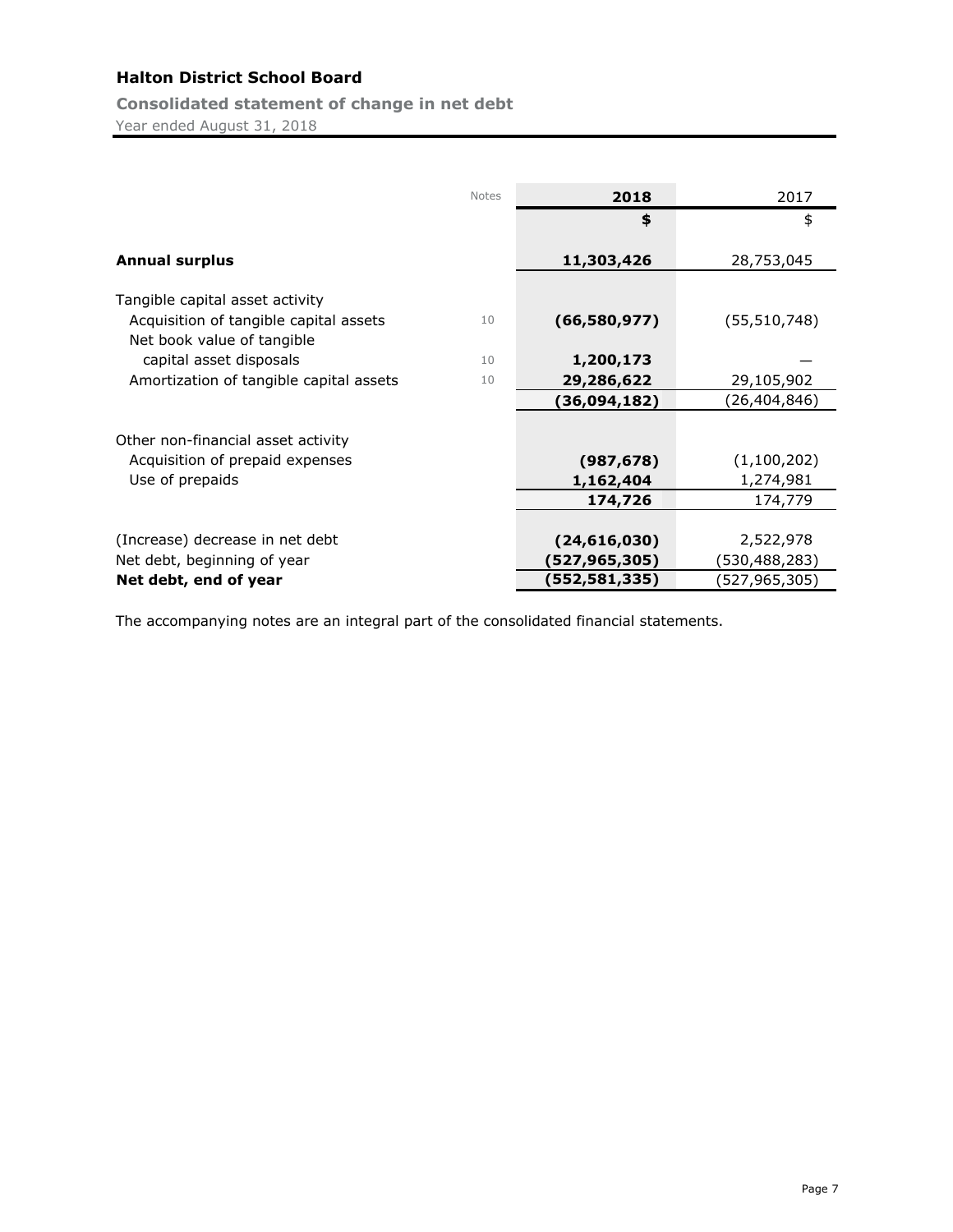## **1. Significant accounting policies**

The consolidated financial statements are prepared by management in accordance with the basis of accounting described below.

#### *Basis of accounting*

The consolidated financial statements have been prepared in accordance with the Financial Administration Act supplemented by Ontario Ministry of Education memorandum 2004:B2 and Ontario Regulation 395/11 of the Financial Administration Act.

The Financial Administration Act requires that the consolidated financial statements be prepared in accordance with the accounting principles determined by the relevant Ministry of the Province of Ontario. A directive was provided by the Ontario Ministry of Education within memorandum 2004:B2 requiring school boards to adopt Canadian public sector accounting standards commencing with their year ended August 31, 2004 and that changes may be required to the application of these standards as a result of regulation.

In 2011, the government passed Ontario Regulation 395/11 of the Financial Administration Act. The Regulation requires that contributions received or receivable for the acquisition or development of depreciable tangible capital assets and contributions of depreciable tangible capital assets for use in providing services, be recorded as deferred capital contributions and be recognized as revenue in the statement of operations over the periods during which the asset is used to provide service at the same rate that amortization is recognized in respect of the related asset. The regulation further requires that if the net book value of the depreciable tangible capital asset is reduced for any reason other than depreciation, a proportionate reduction of the deferred capital contribution along with a proportionate increase in the revenue be recognized. For Ontario school boards, these contributions include government transfers, externally restricted contributions and, historically, property tax revenue.

The accounting policy requirements under Regulation 395/11 are significantly different from the requirements of Canadian public sector accounting standards which require that:

- government transfers, including amounts previously recognized as tax revenue, which do not contain a stipulation that creates a liability, be recognized as revenue by the recipient when approved by the transferor and the eligibility criteria have been met in accordance with public sector accounting standard PS3410;
- externally restricted contributions be recognized as revenue in the period in which the resources are used for the purpose or purposes specified in accordance with public sector accounting standard PS3100; and
- property taxation revenue be reported as revenue when received or receivable in accordance with public sector accounting standard PS3510.

As a result, revenue recognized in the consolidated statement of operations and certain related deferred revenues and deferred capital contributions would be recorded differently under Canadian Public Sector Accounting Standards.

#### *Reporting entity*

The consolidated financial statements reflect the assets, liabilities, revenues and expenses of the reporting entity. The reporting entity is comprised of all organizations accountable for the administration of their financial affairs and resources to the Board and which are controlled by the Board, including the following:

- Fast Track Community Centre for Skills Development and Training ("The Centre"); and
- Halton Student Transportation Services ("HSTS").

School generated funds, which include the assets, liabilities, revenues and expenses of various organizations that exist at the school level and which are controlled by the Board are reflected in the consolidated financial statements.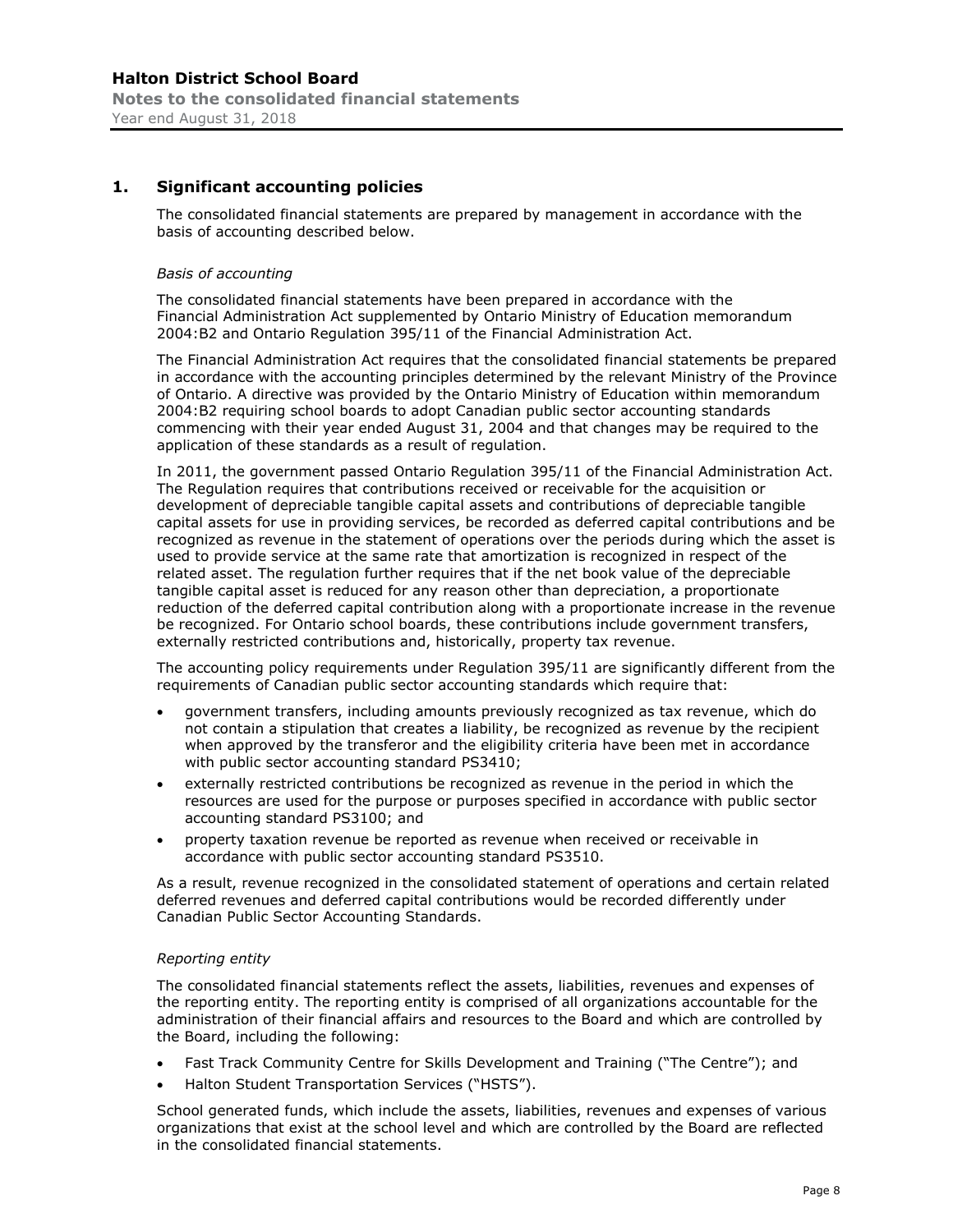#### *Reporting entity (continued)*

All material inter-departmental and inter-organizational transactions and balances between these organizations are eliminated upon consolidation.

#### *Trust funds*

Trust funds and their related operations administered by the Board are not included in the consolidated financial statements, as they are not controlled by the Board.

#### *Cash and cash equivalents*

Cash and cash equivalents are comprised of cash on hand and demand deposits.

#### *Tangible capital assets*

Tangible capital assets are recorded at historical cost less accumulated amortization. Historical cost includes amounts that are directly attributable to acquisition, construction, development or betterment of the asset, as well as interest related to financing during construction. When historical cost records were not available, other methods were used to estimate the costs and accumulated amortization.

Leases which transfer substantially all of the benefits and risks incidental to ownership of property are accounted for as leased tangible capital assets. All other leases are accounted for as operating leases and the related payments are charged to expenses as incurred.

Tangible capital assets, except land, are amortized on a straight line basis over their estimated useful lives as follows:

|                                     | Estimated useful |
|-------------------------------------|------------------|
| Asset                               | life in years    |
|                                     |                  |
| Land improvements with finite lives | 15               |
| <b>Buildings</b>                    | 40               |
| Portable structures                 | 20               |
| Other buildings                     | 20               |
| First-time equipping of schools     | 10               |
| Furniture                           | 10               |
| Equipment                           | $5 - 15$         |
| Computer hardware                   | 5                |
| Computer software                   | 5                |
| Leasehold improvements - The Centre | 10               |

Assets under construction and assets that relate to pre-acquisition and pre-construction costs are not amortized until the asset is available for productive use.

Land permanently removed from service and held for resale is recorded at the lower of cost and estimated net realizable value. Cost includes amounts for improvements to prepare the land for sale or servicing. Buildings permanently removed from service and held for resale cease to be amortized and are recorded at the lower of carrying value and estimated net realizable value. Tangible capital assets which meet the criteria for financial assets are reclassified as "assets held for sale" on the consolidated statement of financial position.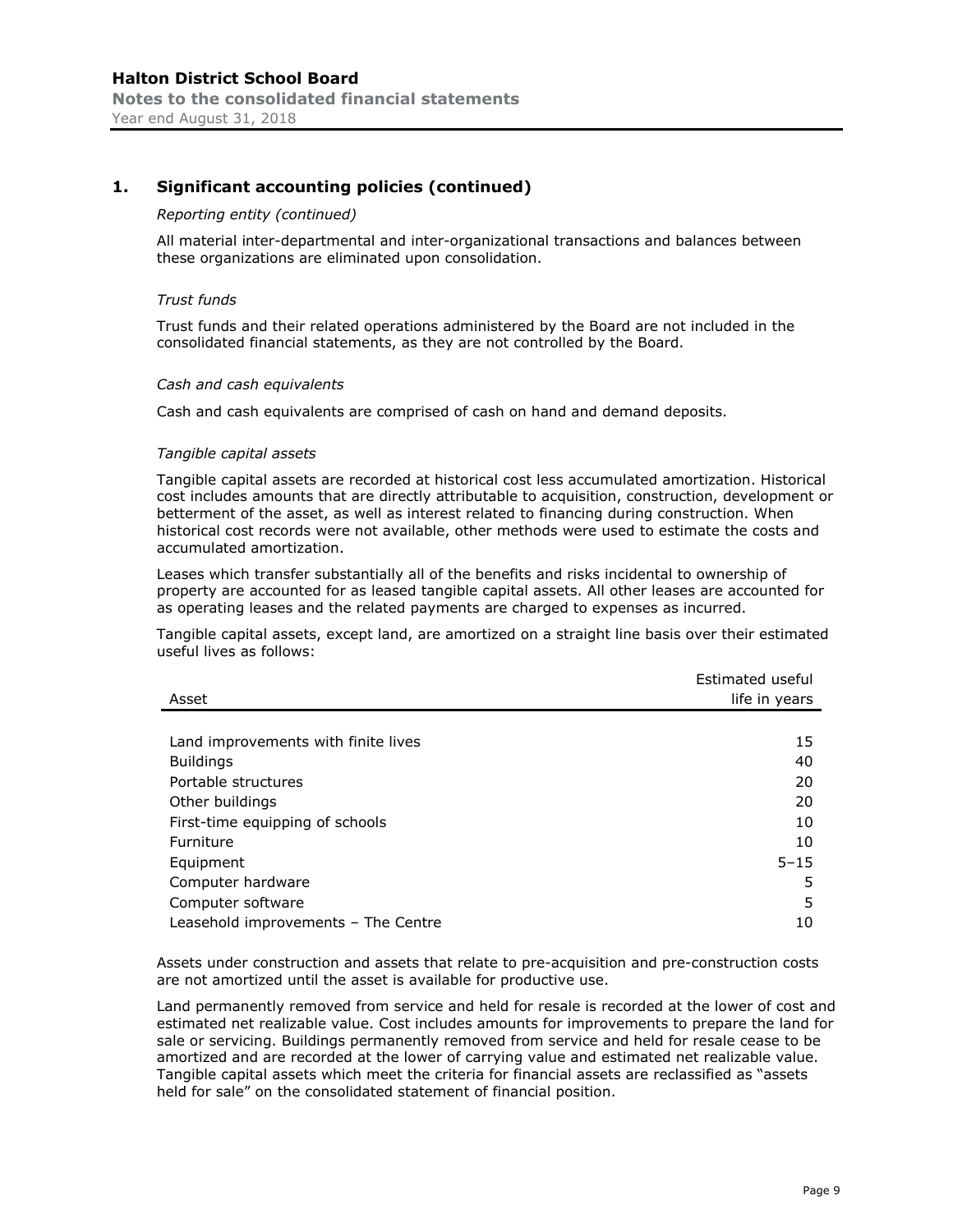#### *Deferred revenue*

Certain amounts are received pursuant to legislation, regulation or agreement and may only be used in the conduct of certain programs or in the delivery of specific services and transactions. These amounts are recognized as revenue in the fiscal year the related expenses are incurred or services performed.

#### *Deferred capital contributions*

Contributions received or receivable for the purpose of acquiring or developing a depreciable tangible capital asset for use in providing services, or any contributions in the form of depreciable tangible assets received or receivable for use in providing services, is recognized as deferred capital contributions (DCC) as defined in Ontario Regulation 395/11 of the Financial Administration Act. These amounts are recognized as revenue at the same rate as the related tangible capital asset is amortized. The following items fall under this category:

- Government transfers received or receivable for capital purpose;
- Other restricted contributions received or receivable for capital purpose; and
- Amounts previously recognized as property taxation revenues which were historically used to fund capital assets.

#### *Retirement and other future benefits*

The Board provides defined retirement, post retirement and workers' safety insurance benefits to specified employee groups. These benefits include pension, retirement gratuity, health and dental, workers' safety insurance benefits, carry-over sick leave and long term disability benefits.

#### *(a) Employee Life and Health Trusts*

As part of ratified labour collective agreements for unionized employees that bargain centrally and ratified central discussions with the principals and vice-principals associations, a number of Employee Life and Health Trusts (ELHTs) were established.The ELHTs provide health, life and dental benefits to teachers, education workers and other school board staff and retired individuals starting with a school board's participation date into the ELHT. These benefits are being provided through a joint governance structure between the bargaining/employee groups, school board trustees associations and the Government of Ontario.

As of the end of 2017-18, the following ELHTs have been established: Elementary Teachers' Federation of Ontario (ETFO), Elementary Teachers' Federation of Ontario Education Workers (ETFO-EW), Ontario Secondary School Teachers' Federation (OSSTF), Ontario Secondary School Teachers' Federation Education Workers (OSSTF-EW), Education Workers' Alliance of Ontario (EWAO), Canadian Union of Public Employees (CUPE), Education Council of Associations for Benefits (ECAB), and ONE-T for non-unionized employees including principals and vice-principals

The Board is no longer responsible to provide these benefits to ETFO, OSSTF, OCTU (under OSSTF-EW), PSSP (under OSSTF-EW), DECE (under ETFO-EW), CUPE, HDEAA (under EWAO), Principals and Vice-Principals and non-unionized employees.

Funding for the ELHTs is based on the existing benefits funding embedded within the Grants for Student Needs (GSN) and additional ministry funding in the form of a Crown contribution and Stabilization Adjustment. School boards are required to remit the negotiated amount per full-time equivalency (FTE) on a monthly basis.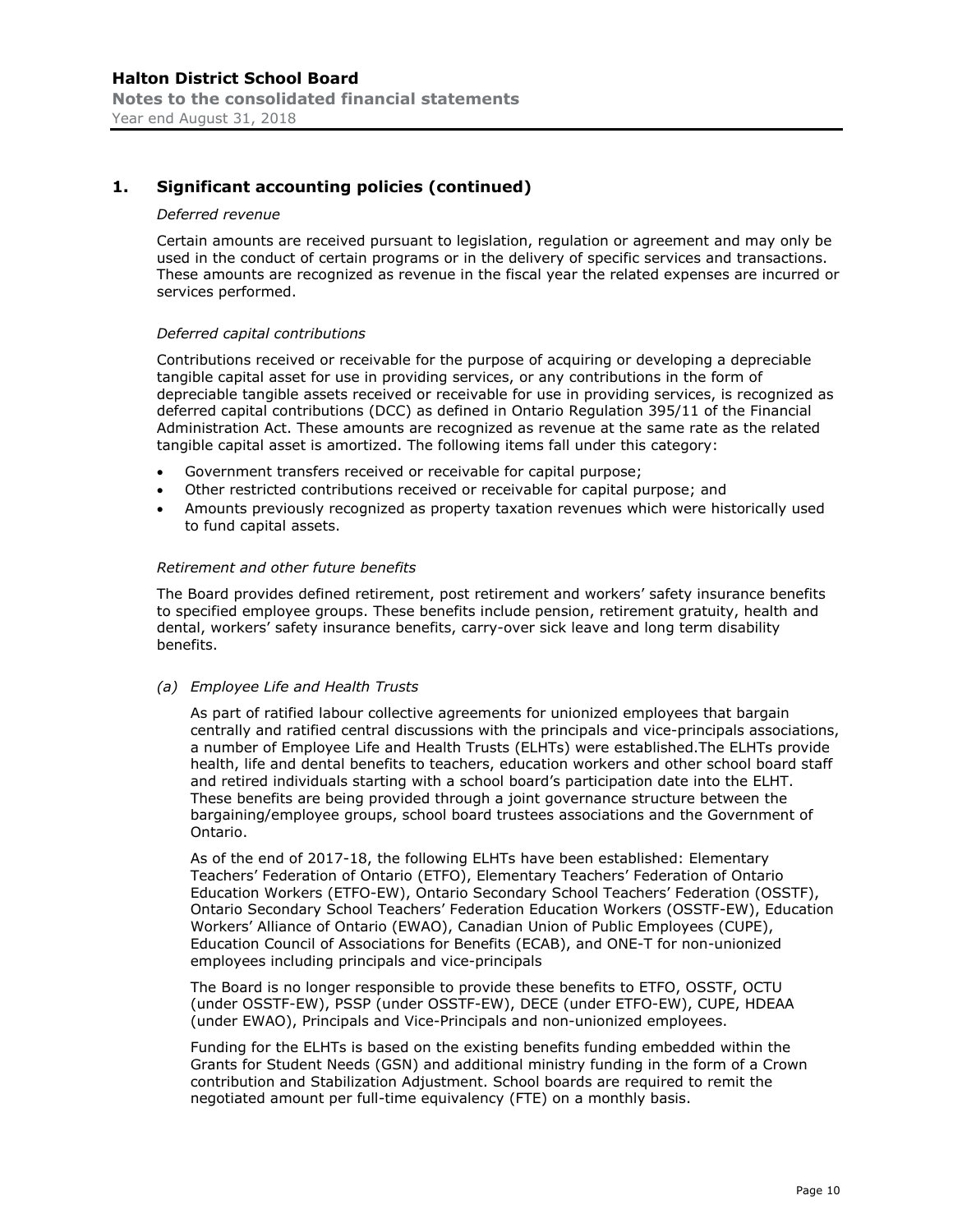*Retirement and other future benefits (continued)* 

*(a) Employee Life and Health Trusts (continued)* 

The Board continues to provide health and dental benefits for retired individuals in certain employee groups and continues to have a liability for payment of benefits for individuals who are retired under these plans.

*(b) Retirement gratuity plan, sick leave plan, and post-retirement health and dental plan* 

In 2012, changes were made to the Board's retirement gratuity plan, sick leave plan and post-retirement health and dental plan. The Board has adopted the following policies with respect to accounting for these employee benefits:

(i) The costs of self-insured retirement and other employee future benefits are actuarially determined using management's best estimate of salary escalation, accumulated sick days at retirement, insurance and health care costs trends, disability recovery rates, long-term inflation rates and discount rates. In prior years, the cost of retirement gratuities that vested or accumulated over the periods of service provided by the employee were actuarially determined using management's best estimate of salary escalation, accumulated sick days at retirement and discount rates. As a result of the plan change, the cost of retirement gratuities were actuarially determined using the employee's salary, banked sick days and years of service as at August 31, 2012 and management's best estimate of discount rates. The changes resulted in a plan curtailment and any unamortized actuarial gains and losses were recognized as at August 31, 2012. Any actuarial gains and losses arising from changes to the discount rate are amortized over the expected average remaining service life of the employee group.

For self-insured retirement and other employee future benefits that vest or accumulate over the periods of service provided by employees, such as post-retirement health and dental benefits, the cost is actuarially determined using the projected benefit method prorated on service. Under this method, the benefit costs are recognized over the expected average service life of the employee group. The changes to the post-retirement health and dental plan resulted in a plan curtailment and any unamortized actuarial gains and losses associated with the employees impacted by the change were recognized as at August 31, 2012.

For those self-insured benefit obligations that arise from specific events that occur periodically, such as obligations for workers' compensation, the cost is recognized immediately in the period the events occur. Any actuarial gains and losses that are related to these benefits are recognized immediately in the period they arise.

- (ii) The costs of multi-employer defined pension benefits, such as the Ontario Municipal Employees Retirement System pensions, are the employer's contributions due to the plan in the period.
- (iii) The costs of insured benefits are the employer's portion of insurance premiums owed for coverage of employees during the period.

#### *Government transfers*

Government transfers, which include legislative grants, are recognized in the consolidated financial statements in the period, in which events giving rise to the transfer occur, providing the transfers are authorized, and eligibility criteria have been met and reasonable estimates of the amount can be made. If government transfers contain stipulations which give rise to a liability, they are deferred and recognized in revenue when the stipulations are met.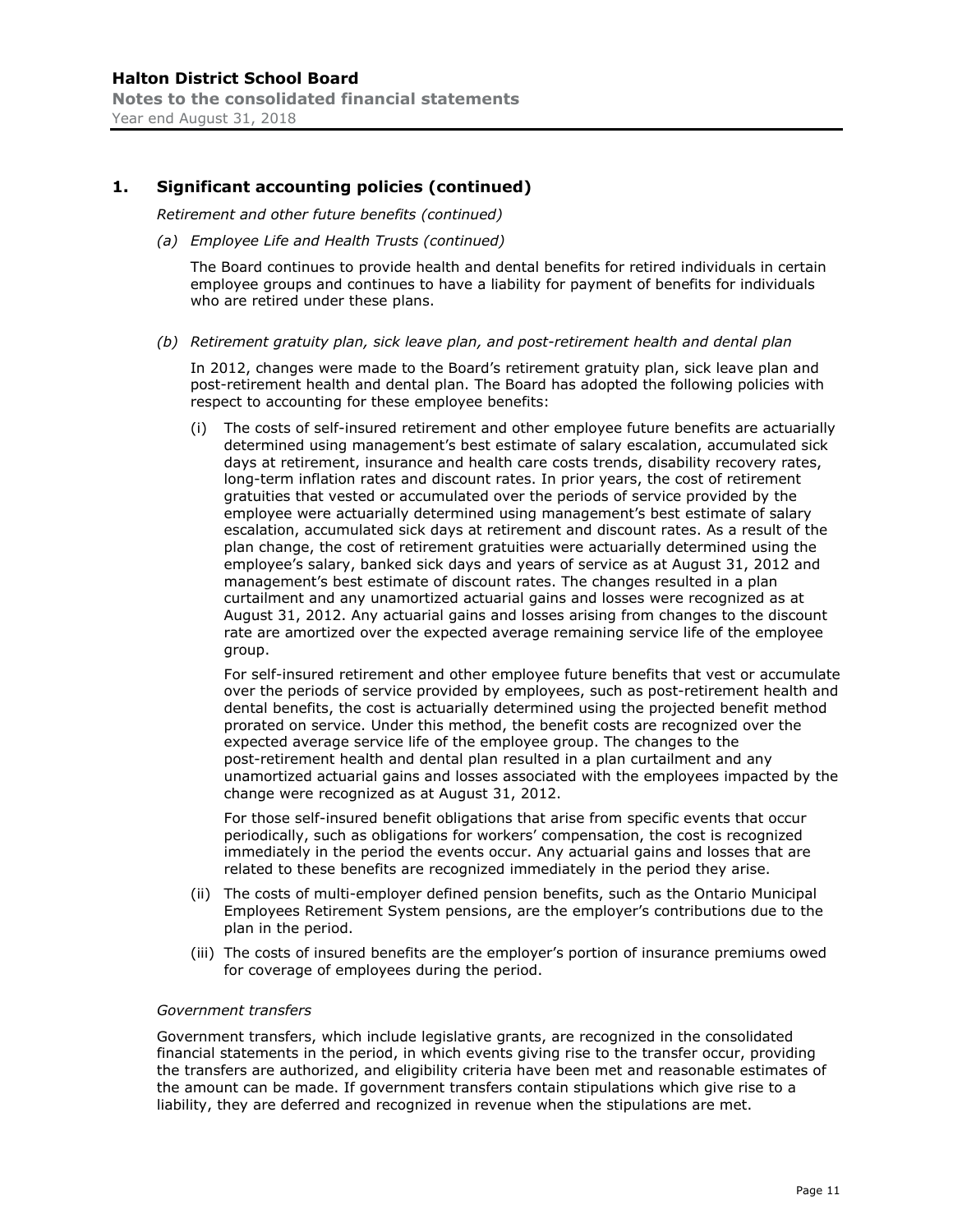#### *Government transfers (continued)*

Government transfers for capital are deferred as required by Regulation 395/11, recorded as deferred capital contributions (DCC) and recognized as revenue in the consolidated statement of operations at the same rate and over the same periods as the asset is amortized.

#### *Investment income*

Investment income is reported as revenue in the period earned.

When required by the funding government or related Act, investment income earned on externally restricted funds such as pupil accommodation, education development charges and special education form part of the respective deferred revenue balances.

#### *Budget figures*

Budget figures have been provided for comparison purposes and have been derived from the budget approved by the Trustees of the Halton District School Board. The budget is developed in accordance with the provincially mandated funding model for school boards and is used to manage program spending within the guidelines of the funding model. Also included is the approved budget for the Fast Track Centre for Skills Development and Training. Budget figures in the consolidated statement of change in net debt have not been provided.

#### *Property tax revenue*

Under Canadian Public Sector Accounting Standards, the entity that determines and sets the tax levy records the revenue in the financial statements, which in the case of the Board, is the Province of Ontario. As a result, property tax revenue received from the municipalities is recorded as part of Provincial grants - Grants for Student Needs.

#### *Use of estimates*

The preparation of consolidated financial statements in conformity with the basis of accounting described in Note 1 requires management to make estimates and assumptions that affect the reported amounts of assets and liabilities and disclosure of contingent assets and liabilities as at the date of the consolidated financial statements, and the reported amounts of revenues and expenses during the year. Actual results could differ from these estimates. These estimates are reviewed periodically and, as adjustments become necessary, they are reported in the periods in which they become known. Significant estimates include employee future benefits and certain accruals.

#### **2. Accounts receivable - Government of Ontario**

The Government of Ontario replaced variable capital funding with a one-time debt support grant in 2009-10. Halton District School Board received a one-time grant that recognized capital debt as of August 31, 2010 that is supported by the existing capital programs. The Board receives this grant in cash over the remaining term of the existing capital debt instruments. The Board may also be entitled to yearly capital grants to support capital programs which would be reflected in this account receivable.

The balance in this account is an account receivable from the Government of Ontario with respect to capital grants.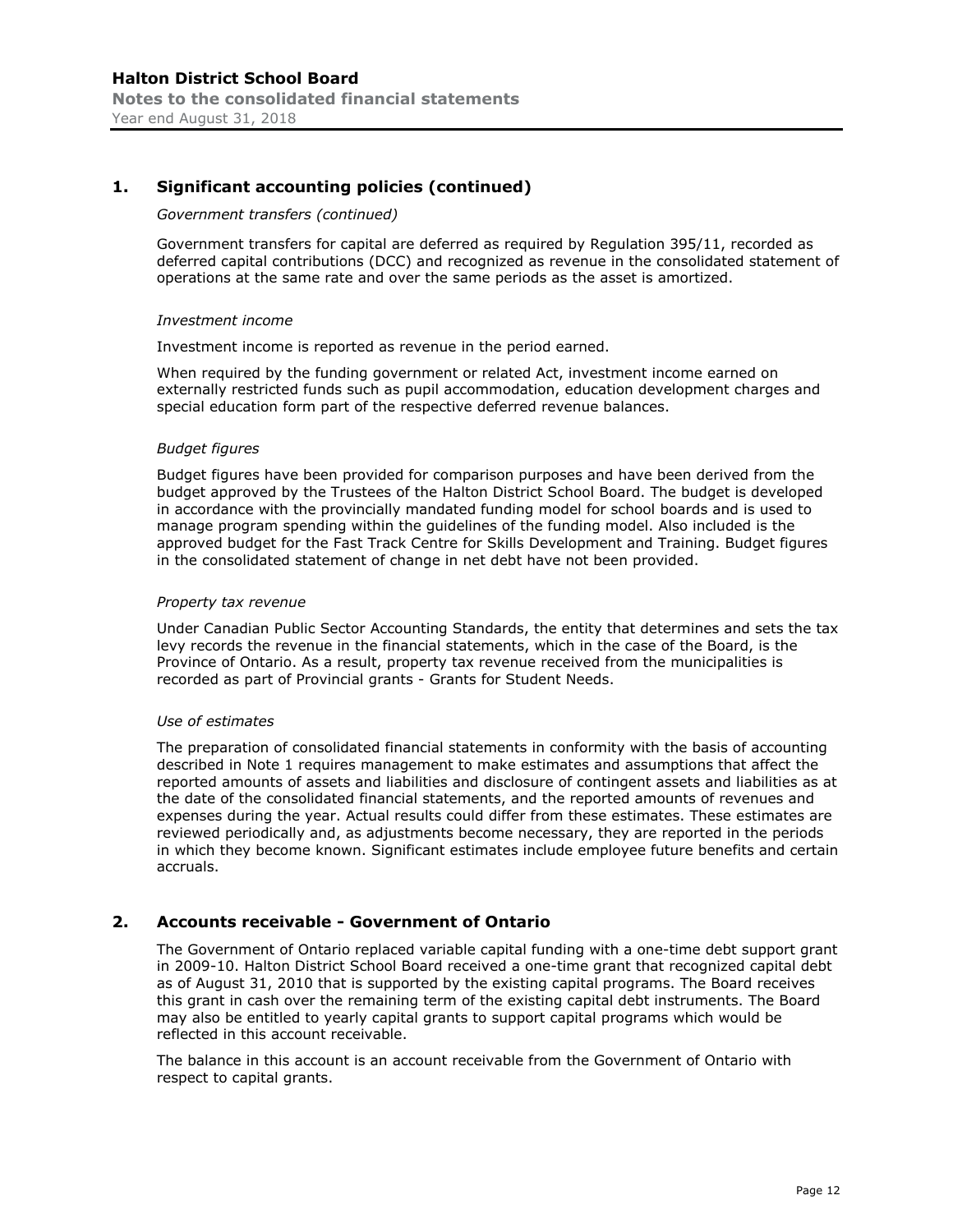### **3. Temporary borrowing**

The Board's banking resolutions allow aggregate borrowings to the maximum of \$135 million. The Board has credit facilities available to the maximum of \$85 million with a Canadian chartered bank to address operating requirements, bridge capital expenditures and education development charges outstanding. As at August 31, 2018, the amount drawn was nil (nil in 2017).

#### **4. Other liabilities**

The balance in other liabilities represents the Group Life Premium Stabilization Fund.

#### **5. Net long-term liabilities**

Net long-term liabilities on the consolidated statement of financial position is comprised of Ontario Financing Authority (OFA) and Ontario School Boards Financing Corporation (OSBFC) debentures as follows:

|                                                     | 2018        | 2017        |
|-----------------------------------------------------|-------------|-------------|
|                                                     | \$          | \$          |
| Debentures                                          |             |             |
| OSBFC, Series 2003-A2, 5.800%,                      |             |             |
| maturing November 2028                              | 16,718,759  | 17,848,021  |
| OSBFC, Series 2004-A1, 5.483%,                      |             |             |
| maturing November 2029                              | 25,302,349  | 26,846,581  |
| OSBFC, Series 2005-A1, 4.789%, maturing August 2030 | 7,526,681   | 7,981,717   |
| OFA, Bylaw 06090, 4.560%, maturing November 2031    | 13,652,271  | 14,370,493  |
| OFA, Bylaw 08012, 4.900%, maturing March 2033       | 28,196,358  | 29,469,287  |
| OFA, Bylaw 09037, 5.062%, maturing March 2034       | 935,465     | 973,300     |
| OFA, Bylaw 09036, 5.062%, maturing March 2034       | 5,059,941   | 5,264,591   |
| OFA, Bylaw 09125, 5.384%, maturing May 2034         | 7,798,211   | 8,099,377   |
| OFA, Bylaw 10052, 5.232%, maturing May 2035         | 10,603,875  | 10,986,576  |
| OFA, Bylaw 10107, 4.947%, maturing May 2035         | 16,768,111  | 17,385,633  |
| OFA, Bylaw 11034, 4.833%, maturing March 2035       | 16,411,277  | 16,981,530  |
| OFA, Bylaw 11155, 3.970%, maturing November 2036    | 13,331,773  | 13,812,344  |
| OFA, Bylaw 12024, 3.564%, maturing March 2037       | 16,512,798  | 17,120,174  |
| OFA, Bylaw 13030, 3.799%, maturing March 2038       | 43,063,132  | 44,496,147  |
| OFA, Bylaw 13120, 4.037%, maturing October 2028     | 13,289,342  | 14,292,497  |
| OFA, Bylaw 14025, 4.003%, maturing March 2039       | 25,471,337  | 26,243,339  |
| OFA, Bylaw 15010, 2.993%, maturing March 9, 2040    | 1,128,825   | 1,165,061   |
| OFA, Bylaw 16024, 3.242%, maturing March 15, 2041   | 160,007     | 164,679     |
| OFA, Bylaw 17020, 3.594%, maturing March 14, 2042   | 1,397,844   | 1,434,441   |
| Net long-term liabilities                           | 263,328,356 | 274,935,788 |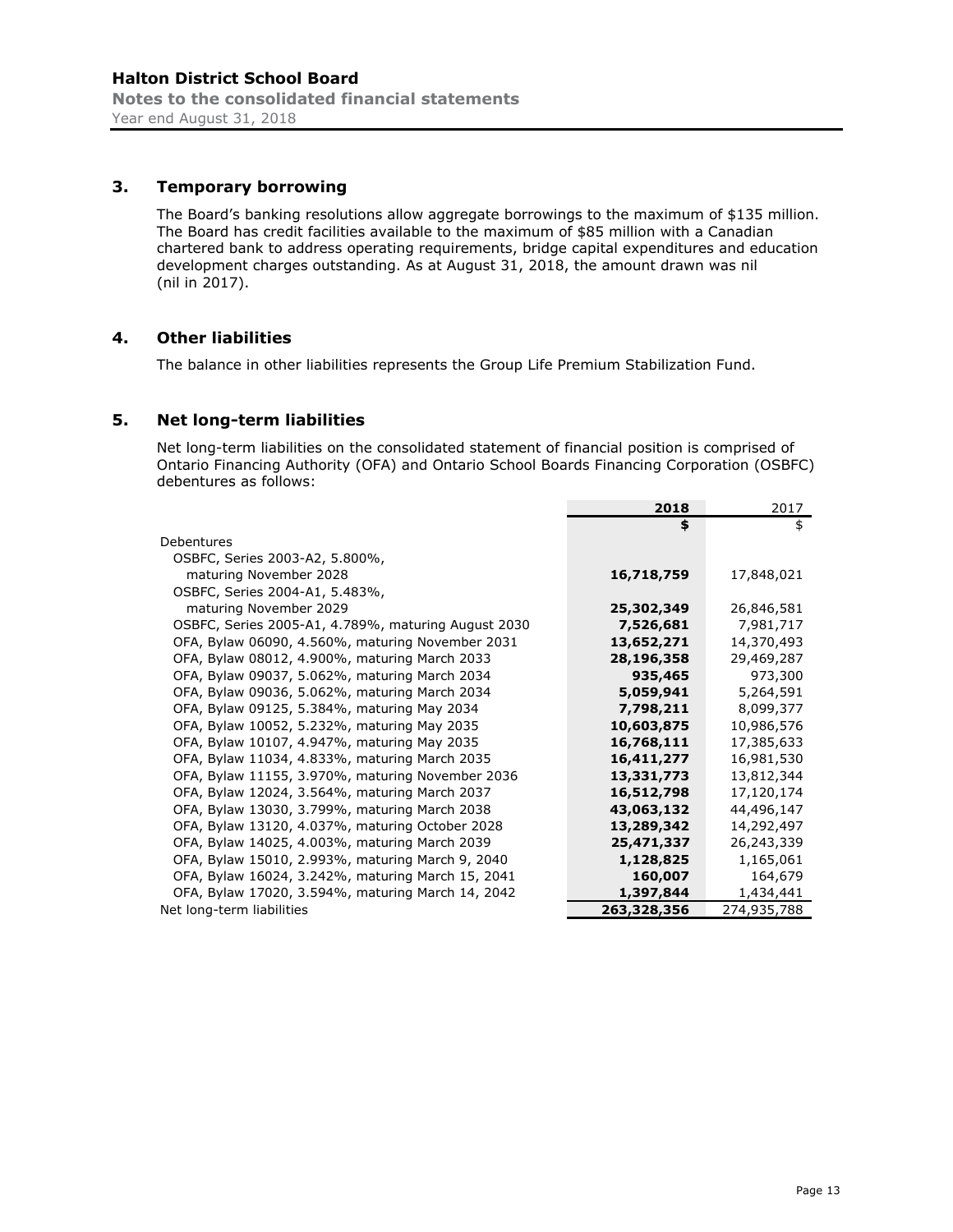# **5. Net long-term liabilities (continued)**

Of the net long-term liabilities outstanding of \$263,328,356, principal plus interest payable over the next five years and subsequent payments to maturity are as follows:

|                           | Principal   | Interest    | Total       |
|---------------------------|-------------|-------------|-------------|
|                           | \$          | \$          | \$          |
| 2018/19                   | 12,156,748  | 11,880,928  | 24,037,676  |
| 2019/20                   | 12,732,677  | 11,304,999  | 24,037,676  |
| 2020/21                   | 13,336,535  | 10,701,141  | 24,037,676  |
| 2021/22                   | 13,969,707  | 10,067,969  | 24,037,676  |
| 2022/23                   | 14,633,648  | 9,404,028   | 24,037,676  |
| Total                     | 66,829,315  | 53,359,065  | 120,188,380 |
| Thereafter                | 196,499,041 | 56,492,839  | 252,991,880 |
| Net long-term liabilities | 263,328,356 | 109,851,904 | 373,180,260 |

Interest payments on long-term liabilities amounted to \$12,277,012 (\$12,791,049 in 2017) (Note 6).

# **6. Debt charges and capital loan interest**

Debt charges and capital loan interest includes principal and interest payments as follows:

|                                                              | 2018       | 2017       |
|--------------------------------------------------------------|------------|------------|
|                                                              | S          | \$         |
|                                                              |            |            |
| Principal payments on long-term liabilities                  | 11,607,432 | 11,048,158 |
| Interest payments on long-term liabilities (Note 5)          | 12,277,012 | 12,791,049 |
| Interest payments on temporary financing of capital projects | 342,603    | 119,147    |
|                                                              | 24,227,047 | 23,958,354 |

# **7. Deferred revenue**

Revenue received and that have been set aside for specific purposes by legislation, regulation or agreement are included in deferred revenue and reported on the consolidated statement of financial position.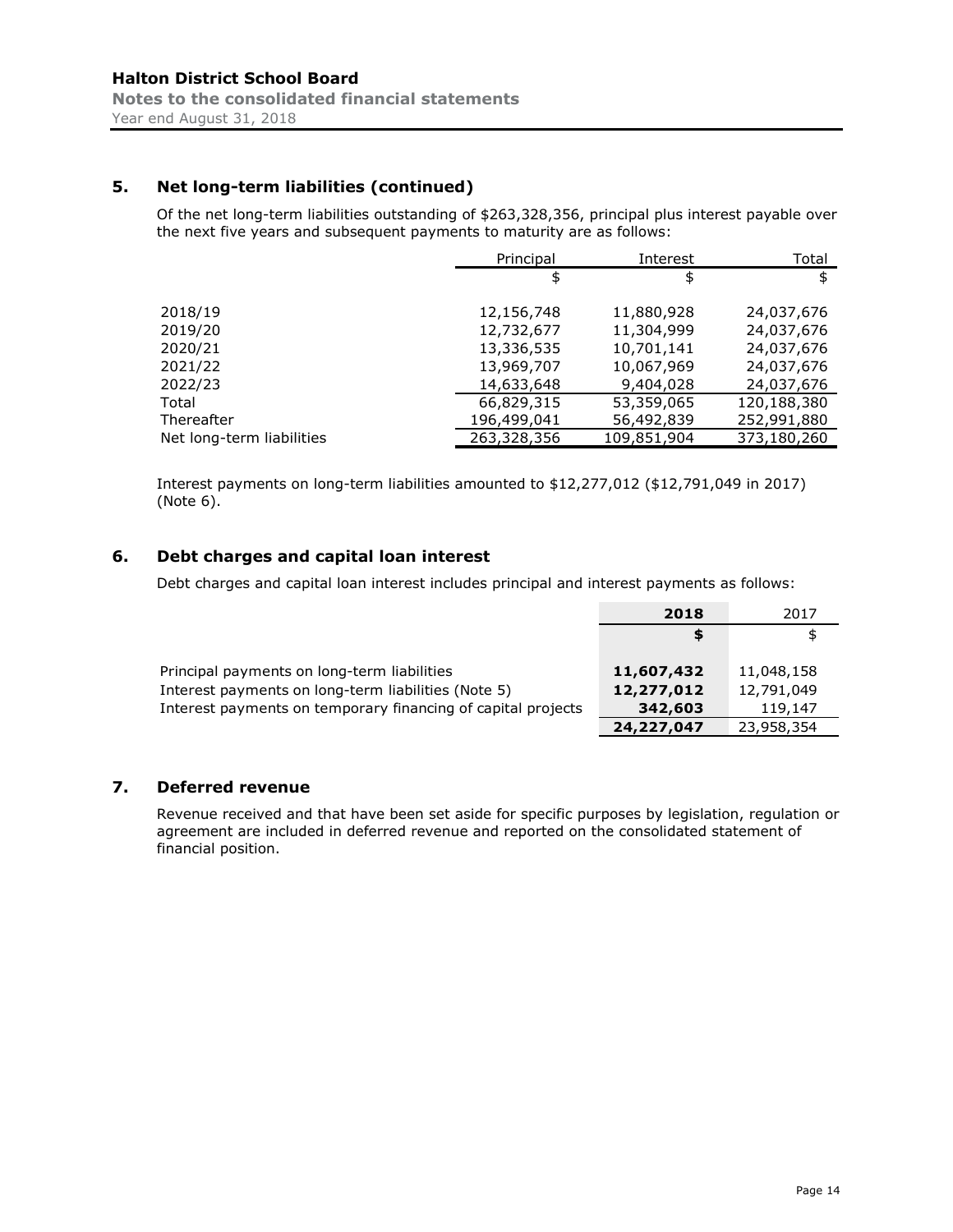# **7. Deferred revenue (continued)**

Deferred revenue set-aside for specific purposes by legislation, regulation or agreement as at August 31, 2018 is comprised of:

|                         |            | <b>Externally</b> |                |                  |                |
|-------------------------|------------|-------------------|----------------|------------------|----------------|
|                         | Balance    | restricted        | <b>Revenue</b> | <b>Transfers</b> | <b>Balance</b> |
|                         | as at      | revenue and       | recognized     | to deferred      | as at          |
|                         | August 31, | investment        | in the         | capital          | August 31,     |
|                         | 2017       | income            | period         | contributions    | 2018           |
|                         | \$         | \$                | \$             | \$               | \$             |
| Renewable               |            |                   |                |                  |                |
| energy - capital        | 142,793    |                   |                |                  | 142,793        |
| School renewal          | 6,462,986  | 9,792,391         | 2,060,326      | 6,538,984        | 7,656,067      |
| Special education       | 2,708,887  | 88,600,868        | 89,433,844     |                  | 1,875,911      |
| Legislative grants      | 1,667,359  | 31,604,277        | 28,711,972     | 3,406,563        | 1,153,101      |
| Other provincial grants | 229,366    | 7,204,731         | 6,807,387      |                  | 626,710        |
| Other Ministry of       |            |                   |                |                  |                |
| Education grants        | 185,823    | 9,490,393         | 9,091,098      |                  | 585,118        |
| Education development   |            |                   |                |                  |                |
| charges                 |            | 14,484,370        | 14,484,370     |                  |                |
| Other third party       | 424,928    | 3,786,395         | 3,737,449      | 133,287          | 340,587        |
| Proceeds of disposition | 17,687,429 | 1,687,860         | 2,160          | 3,462,170        | 15,910,959     |
| Total deferred revenue  | 29,509,571 | 166,651,285       | 154,328,606    | 13,541,004       | 28,291,246     |

# **8. Deferred capital contributions**

Deferred capital contributions include grants and contributions received that are used for the acquisition of tangible capital assets in accordance with regulation 395/11 that have been expended by year end. The contributions are amortized into revenue over the life of the asset acquired.

|                                                    | 2018           | 2017         |
|----------------------------------------------------|----------------|--------------|
|                                                    | S              |              |
|                                                    |                |              |
| Balance, beginning of year                         | 550,502,882    | 536,976,209  |
| Net additions to deferred capital contributions    | 48,634,248     | 42,073,980   |
| Deferred capital contributions - grants recognized | (28, 728, 872) | (28,547,307) |
| Balance, end of year                               | 570,408,258    | 550,502,882  |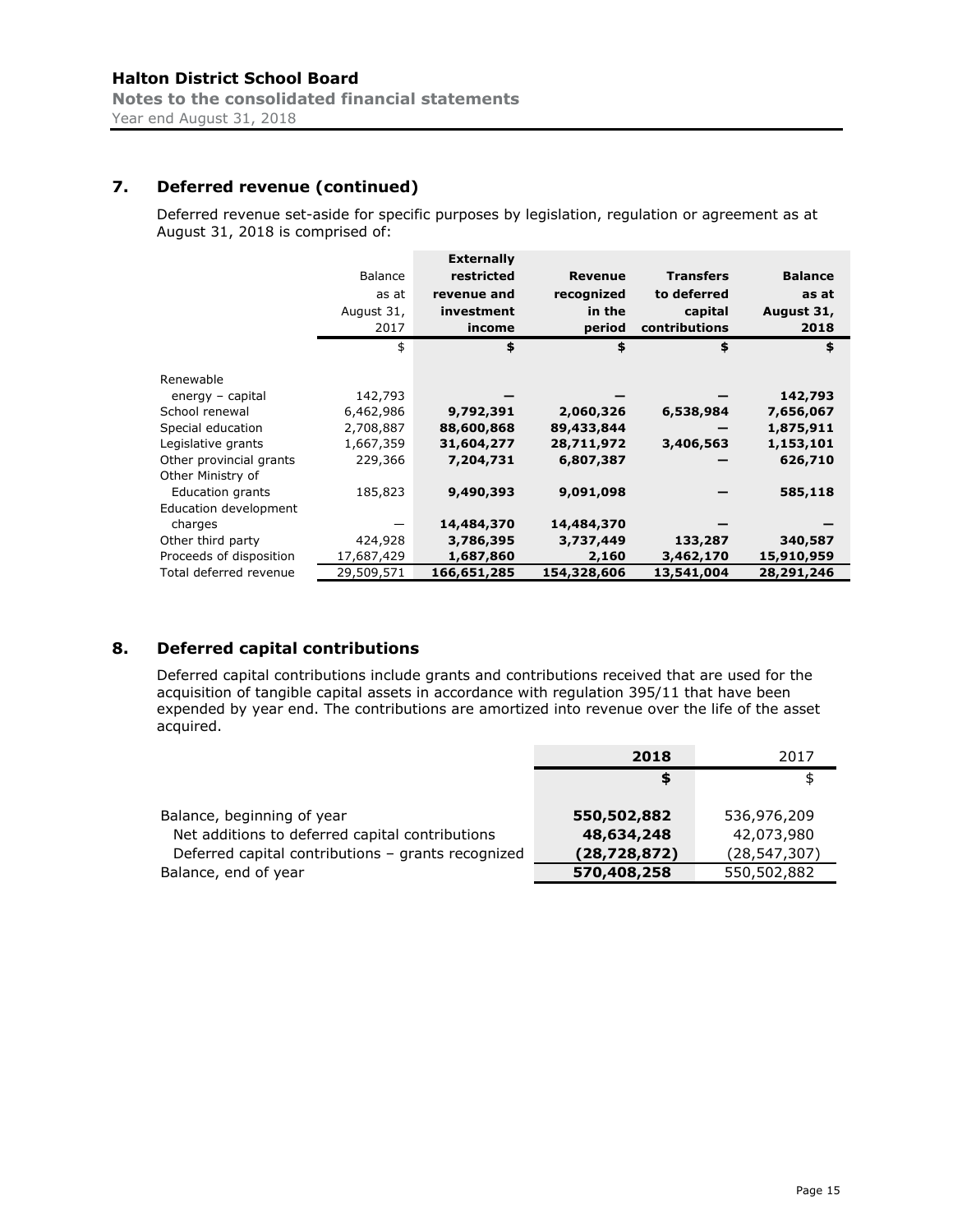|                    |             |            |           |                   |            | 2018         | 2017        |
|--------------------|-------------|------------|-----------|-------------------|------------|--------------|-------------|
|                    |             |            | Workplace |                   |            | <b>Total</b> | Total       |
|                    |             | Post       | safety    | <b>Sick leave</b> | Long-term  | employee     | employee    |
|                    | Retirement  | retirement | insurance | top-up            | disability | future       | future      |
|                    | gratuities  | benefits   | board     | benefits          | plans      | benefits     | benefits    |
|                    | \$          | \$         | \$        | \$                | \$         | \$           | \$          |
| Accrued employee   |             |            |           |                   |            |              |             |
| future benefit     |             |            |           |                   |            |              |             |
| obligations        | 19,378,638  | 108,989    | 6,959,406 | 390,188           |            | 26,837,221   | 28,419,180  |
| Unamortized        |             |            |           |                   |            |              |             |
| actuarial          |             |            |           |                   |            |              |             |
| (losses)           | (1,037,980) |            |           |                   |            | (1,037,980)  | (1,659,506) |
| Employee future    |             |            |           |                   |            |              |             |
| benefits liability | 18,340,658  | 108,989    | 6,959,406 | 390,188           |            | 25,799,241   | 26,759,674  |

# **9. Retirement and other employee future benefits**

The Board has designated reserves for certain of these employee future benefit obligations. The balance of these reserves totaled \$ 3,482,211 at August 31, 2018 (\$4,615,211 in 2017).

|                          |            |            |                   |            |            | 2018      | 2017      |
|--------------------------|------------|------------|-------------------|------------|------------|-----------|-----------|
|                          |            |            | Workplace         |            |            | Total     | Total     |
|                          |            | Post       | safety            | Sick leave | Long-term  | employee  | employee  |
|                          | Retirement | retirement | insurance         | top-up     | disability | future    | future    |
|                          | gratuities | benefits   | board             | benefits   | plans      | benefits  | benefits  |
|                          | \$         | \$         | \$                | \$         | \$         | \$        | \$        |
| Recognition of           |            |            |                   |            |            |           |           |
| unamortized              |            |            |                   |            |            |           |           |
| actuarial (gains) losses | 286,080    | (603)      | $\qquad \qquad -$ | (20, 107)  |            | 265,370   | 491,754   |
| Current year             |            |            |                   |            |            |           |           |
| benefit cost             |            |            | 2,620,559         | 390,188    | (32,051)   | 2,978,696 | 1,905,700 |
| Gain on plan amendments  |            |            |                   |            |            |           | 38,875    |
| Interest on accrued      |            |            |                   |            |            |           |           |
| benefit obligation       | 522,372    | 3,946      | 162,836           |            | 862        | 690,016   | 606,022   |
| Employee future          |            |            |                   |            |            |           |           |
| benefits expense         | 808,452    | 3,343      | 2,783,395         | 370,081    | (31, 189)  | 3,934,082 | 3,042,351 |

Above amounts exclude pension contributions to the Ontario Municipal Employees Retirement System, a multi-employer pension plan, described below.

#### *Actuarial assumptions*

The accrued benefit obligations for employee future benefit plans as at August 31, 2018 are based on actuarial valuations completed for accounting purposes as at August 31, 2018. These actuarial valuations take into account any plan changes and the economic assumptions used in these valuations are the Board's best estimates of expected rates of:

|                                       | 2018          | 2017          |
|---------------------------------------|---------------|---------------|
|                                       | $\frac{0}{0}$ | $\frac{0}{0}$ |
|                                       |               |               |
| Inflation                             |               |               |
| Retirement gratuities                 | 1.50          | 1.50          |
| Healthcare cost escalation            |               |               |
| Dental                                | 3.75          | 4.00          |
| Health                                | 7.75          | 8.00          |
| Discount on accrued benefit obligaton |               |               |
| Retirement gratuities                 | 2.90          | 2.55          |
| Post-retirement benefits              | 2.90          | 2.55          |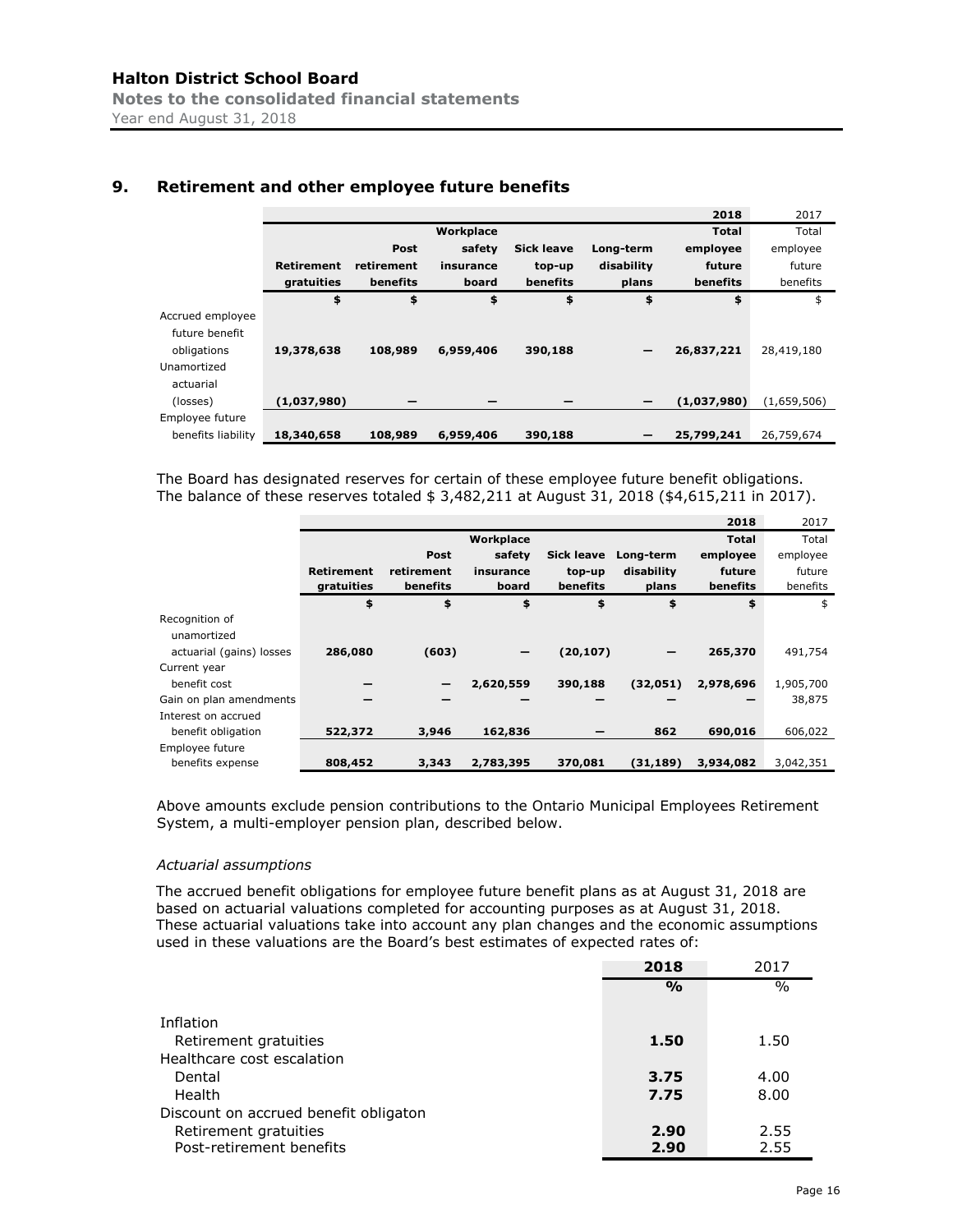## **9 Retirement and other employee future benefits (continued)**

#### *Ontario Teachers' Pension Plan*

Teachers and related employee groups are eligible to be members of Ontario Teachers' Pension Plan. Employer contributions for these employees are provided directly by the Province of Ontario. The pension costs and obligations related to this plan are a direct responsibility of the Province. Accordingly, no costs or liabilities related to this plan are included in the Board's consolidated financial statements.

During the year ended August 31, 2018, the employee contributions to this plan were \$44,856,684 (\$45,668,244 in 2017).

#### *Ontario Municipal Employees Retirement System*

All permanent non-teaching employees of the Board are eligible to be members of Ontario Municipal Employees Retirement System (OMERS), a multi-employer pension plan. The plan provides defined pension benefits to employees based on their length of service and rates of pay. The Board contributions equal the employee contributions to the plan. During the year ending August 31, 2018, the Board contributed \$8,272,071 (\$8,123,745 in 2017) to the plan. As this is a multi-employer pension plan, these contributions are the Board's pension benefit expenses. No pension liability for this type of plan is included in the Board's consolidated financial statements, as these obligations are a direct responsibility of OMERS.

#### *Retirement gratuities*

The Board provides retirement gratuities to certain groups of employees hired prior to specified dates. The Board provides these benefits through an unfunded defined benefit plan. The benefit costs and liabilities related to this plan are included in the Board's consolidated financial statements. As a result of the 2012 plan change, the amount of the gratuities payable to eligible employees at retirement is based on their salary, accumulated sick days, and years of service at August 31, 2012. Retirement gratuities expensed amounted to \$808,452 (\$858,508 in 2017).

#### *Post-retirement benefits*

The Board continues to provide post-retirement health and dental benefits to certain employee groups after retirement until the members reach 65 years of age. The premiums are based on the Board experience and retirees' premiums are subsidized by the board. The benefit costs and liabilities related to the plan are provided through an unfunded defined benefit plan and are included in the Board's consolidated financial statements. Employees retiring on or after December 15, 2020, no longer qualify for board subsidized premiums or contributions.

#### *Other employee future benefits*

#### *Workplace Safety Insurance Board*

The Board is a Schedule 2 employer under the Workplace Safety and Insurance Act ("Act") and, as such, assumes responsibility for the payment of all claims to its injured workers under the Act.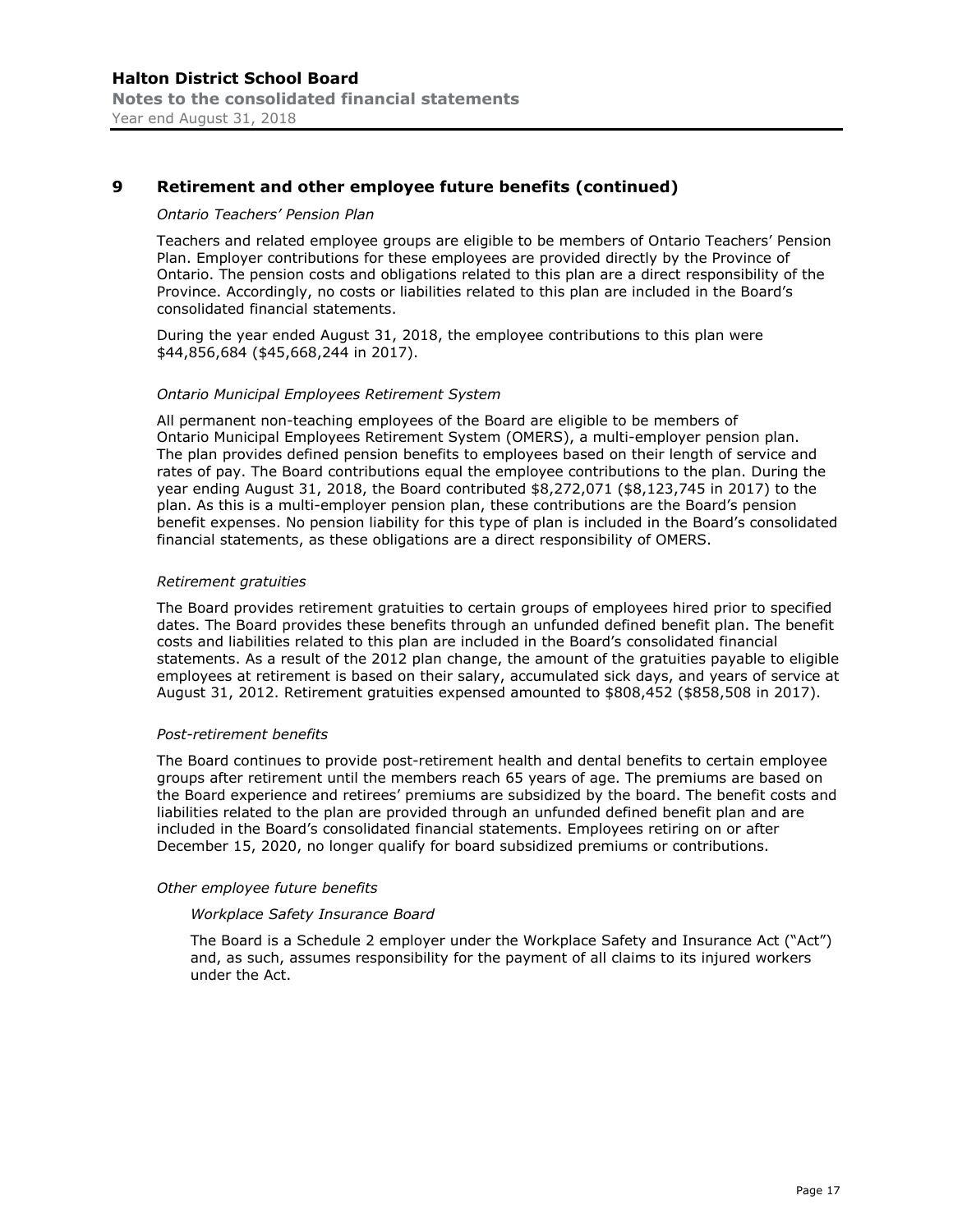# **9. Retirement and other employee future benefits (continued)**

*Other employee future benefits (continued)* 

#### *Workplace Safety Insurance Board (continued)*

Occurrences between \$1,000,000 and \$25,000,000 are insured under third party insurance coverage. The Board participates in the Workers' Compensation Assistance Program with the School Boards' Co-operative Inc. (SBCI). For an annual fee, this program provides funds to Participating Members that incur claim costs on any workers' compensation incident between \$500,000 and \$1,000,000. The Board is self-insured for all other occurrences. The benefit costs and liabilities related to this plan are included in the Board's consolidated financial statements. School boards are required to provide salary top-up to a maximum of 4 ½ years for employees receiving payments from the Workplace Safety and Insurance Board, where the collective agreements negotiated prior to 2012 included such provisions.

As of August 31, 2018, these obligations, as actuarially determined, amounted to \$6,959,406 (\$5,974,868 in 2017) and are included in Employee Future Benefits Payable. The change in this amount from the previous year has been reflected in the statement of operations.

#### *Long-term disability benefits*

The Board provides long-term disability benefits including payment of life insurance premiums and health care benefits to employees who are not yet members of an ELHT, during the period an employee is unable to work. The benefit costs related to this plan are included in the Board's consolidated financial statements. As of August 31, 2018, all employees have been transferred to an ELHT.

#### *Sick leave top-up benefits*

A maximum of 11 unused sick leave days from the current year may be carried forward into the following year only, to be used to top-up salary for illnesses paid through the short-term leave and disability plan in that year. The accrued benefit obligation for the sick leave top-up is based on an actuarial valuation for accounting purposes as of August 31, 2018. This actuarial valuation is based on assumptions about future events.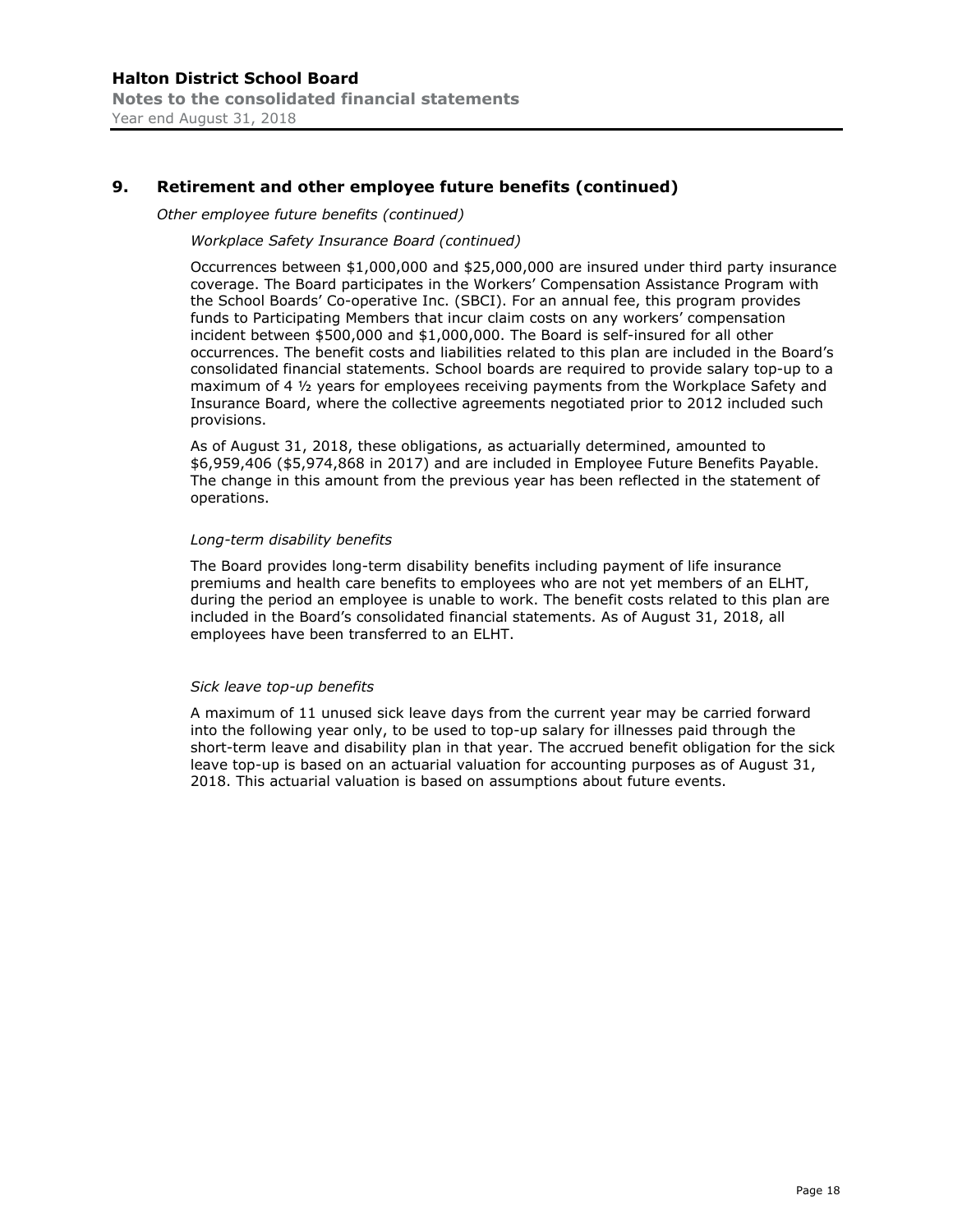**Notes to the consolidated financial statements**  Year end August 31, 2018

# **10. Tangible capital assets**

|                                  |               |                  |                  |                          | Cost          |
|----------------------------------|---------------|------------------|------------------|--------------------------|---------------|
|                                  |               |                  |                  | <b>Transfer</b>          |               |
|                                  | Balance at    | <b>Additions</b> |                  | to/from                  |               |
|                                  | August 31,    | and              |                  | construction in          | August 31,    |
|                                  | 2017          | betterments      | <b>Disposals</b> | progress                 | 2018          |
|                                  | \$            | \$               | \$               | \$                       | \$            |
|                                  |               |                  |                  |                          |               |
| Halton District School Board     |               |                  |                  |                          |               |
| Land                             | 190,542,807   | 17,880,217       | (1, 200, 173)    | 66,460                   | 207,289,311   |
| Land improvements                | 35,731,176    | 2,647,507        |                  |                          | 38,378,683    |
| Buildings (40 yrs)               | 749,984,411   | 24,203,049       |                  | 135,653                  | 774,323,113   |
| Other buildings                  | 112,268       |                  |                  |                          | 112,268       |
| Portable structures              | 9,054,193     |                  | (147, 400)       |                          | 8,906,793     |
| Construction in progress         | 2,856,605     | 16,169,151       |                  | 629,491                  | 19,655,247    |
| Pre-acquisition costs - land     | 223,266       | 69,112           |                  | (66, 460)                | 225,918       |
| Pre-acquisition costs - building | 1,242,697     | 1,914,342        |                  | (765, 144)               | 2,391,895     |
| Equipment (5 years)              | 188,711       | 168,469          |                  |                          | 357,180       |
| Equipment (10 years)             | 4,182,332     | 191,160          | (71, 873)        |                          | 4,301,619     |
| Equipment (15 years)             | 1,474,770     | 254,214          |                  |                          | 1,728,984     |
| First time equipping             | 14,573,380    | 554,261          | (68, 851)        |                          | 15,058,790    |
| Furniture                        | 587,169       | 107,639          |                  |                          | 694,808       |
| Computer hardware                | 7,068,669     | 2,026,452        |                  |                          | 9,095,121     |
| Computer software                | 1,473,482     | 375,261          |                  |                          | 1,848,743     |
|                                  | 1,019,295,936 | 66,560,834       | (1,488,297)      | $\overline{\phantom{0}}$ | 1,084,368,473 |
|                                  |               |                  |                  |                          |               |
| The Centre                       |               |                  |                  |                          |               |
| Computers                        | 30,114        | 20,143           |                  |                          | 50,257        |
| Leasehold improvements           | 1,305,422     |                  |                  |                          | 1,305,422     |
| Equipment and furniture          | 907,667       |                  |                  |                          | 907,667       |
|                                  | 2,243,203     | 20,143           |                  | —                        | 2,263,346     |
|                                  | 1,021,539,139 | 66,580,977       | (1,488,297)      | —                        | 1,086,631,819 |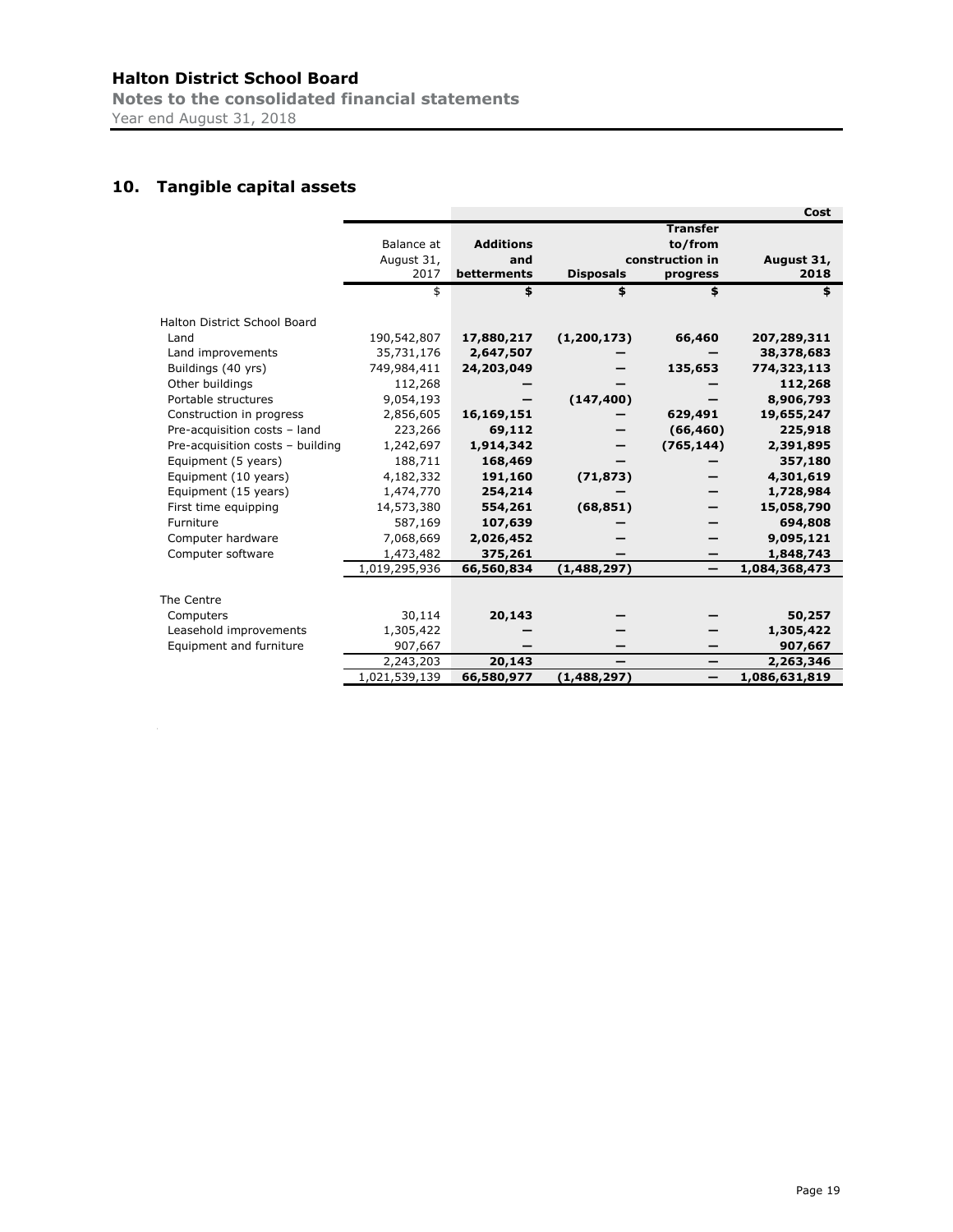## **Halton District School Board Notes to the consolidated financial statements**

Year end August 31, 2018

# **10. Tangible capital assets (continued)**

|                         |             |                     |                          | <b>Accumulated</b><br>amortization |             | Net book<br>value |
|-------------------------|-------------|---------------------|--------------------------|------------------------------------|-------------|-------------------|
|                         | Balance at  |                     |                          | <b>Balance at</b>                  |             |                   |
|                         | August 31,  |                     |                          | August 31,                         |             |                   |
|                         | 2017        | <b>Amortization</b> | <b>Disposals</b>         | 2018                               | 2018        | 2017              |
|                         | \$          | \$                  | \$                       | \$                                 | \$          | \$                |
|                         |             |                     |                          |                                    |             |                   |
| Halton District School  |             |                     |                          |                                    |             |                   |
| Board                   |             |                     |                          |                                    |             |                   |
| Land                    |             |                     |                          |                                    | 207,289,311 | 190,542,807       |
| Land improvements       | 12,689,479  | 2,506,380           |                          | 15,195,859                         | 23,182,824  | 23,041,697        |
| Buildings (40 yrs)      | 235,567,212 | 22,428,541          |                          | 257,995,753                        | 516,327,360 | 514,417,200       |
| Other buildings         | 19,646      | 5,613               |                          | 25,259                             | 87,009      | 92,622            |
| Portable structures     | 6,312,809   | 459,287             | (147, 400)               | 6,624,696                          | 2,282,097   | 2,741,384         |
| Construction in         |             |                     |                          |                                    |             |                   |
| progress (a)            |             |                     |                          |                                    | 19,655,247  | 1,845,399         |
| Pre-acquisition         |             |                     |                          |                                    |             |                   |
| $costs - land(a)$       |             |                     |                          |                                    | 225,918     | 223,266           |
| Pre-acquisition         |             |                     |                          |                                    |             |                   |
| $costs - building(a)$   |             |                     |                          |                                    | 2,391,895   | 2,253,902         |
| Equipment (5 years)     | 93,481      | 51,790              |                          | 145,271                            | 211,909     | 95,230            |
| Equipment (10 years)    | 1,754,841   | 413,656             | (71, 873)                | 2,096,624                          | 2,204,995   | 2,427,491         |
| Equipment (15 years)    | 259,725     | 98,069              |                          | 357,794                            | 1,371,190   | 1,215,045         |
| First time equipping    | 8,014,313   | 1,439,345           | (68, 851)                | 9,384,807                          | 5,673,983   | 6,559,067         |
| Furniture               | 268,919     | 61,430              |                          | 330,349                            | 364,459     | 318,250           |
| Computer hardware       | 4,035,454   | 1,472,697           |                          | 5,508,151                          | 3,586,970   | 3,033,215         |
| Computer software       | 805,456     | 299,898             |                          | 1,105,354                          | 743,389     | 668,026           |
|                         | 269,821,335 | 29,236,706          | (288, 124)               | 298,769,917                        | 785,598,556 | 749,474,601       |
|                         |             |                     |                          |                                    |             |                   |
| The Centre              |             |                     |                          |                                    |             |                   |
| Computers               | 30,114      | 1,489               |                          | 31,603                             | 18,654      |                   |
| Leasehold improvements  | 862,085     | 48,427              |                          | 910,512                            | 394,910     | 443,337           |
| Equipment and furniture | 907,667     |                     |                          | 907,667                            |             |                   |
|                         | 1,799,866   | 49,916              | $\overline{\phantom{0}}$ | 1,849,782                          | 413,564     | 443,337           |
|                         | 271,621,201 | 29,286,622          | (288, 124)               | 300,619,699                        | 786,012,120 | 749,917,938       |

#### *(a) Assets under construction*

Assets under construction which include construction in progress, pre-acquisition costs – land and pre-acquisition costs – building for a total value of \$22,273,060 (\$4,322,567 in 2017) have not been amortized. Amortization of these assets will commence when the asset is put into service.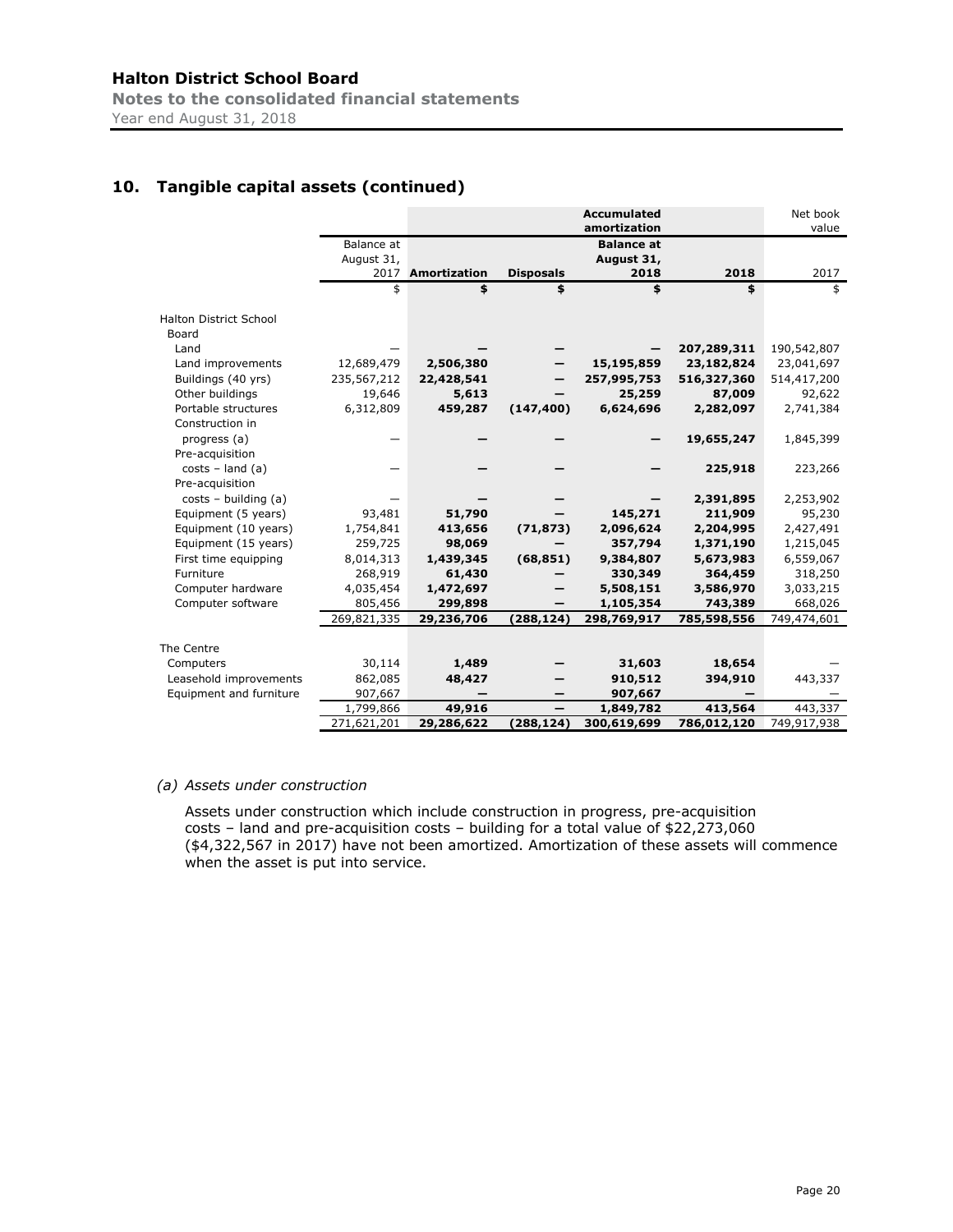**Notes to the consolidated financial statements**  Year end August 31, 2018

## **11. Accumulated surplus**

Accumulated surplus consists of the following:

|                                                                            | 2018                                         | 2017                                        |
|----------------------------------------------------------------------------|----------------------------------------------|---------------------------------------------|
|                                                                            | \$                                           | \$                                          |
| Non-designated surplus                                                     |                                              | 5,000,000                                   |
| Amounts internally restricted for future use of the Board                  |                                              |                                             |
| Retirement gratuities                                                      | 3,482,211                                    | 4,615,211                                   |
| Fast Track Centre for Skills, Development & Training                       | 1,697,939                                    | 1,598,914                                   |
| Other operating                                                            | 13,086,051                                   | 12,997,451                                  |
| Accommodation                                                              | 39,837,430                                   | 39,017,224                                  |
| Committed capital projects and sinking fund interest                       | 8,089,029                                    | 8,646,777                                   |
|                                                                            | 66,192,660                                   | 66,875,577                                  |
| Unavailable for compliance<br>Employee future benefits<br>Interest accrual | (9,320,581)<br>(3, 425, 378)<br>(12,745,959) | (13,776,664)<br>(3,578,610)<br>(17,355,274) |
| Revenue recognized for land                                                |                                              |                                             |
| Land (Note 10)                                                             | 207,289,311                                  | 190,542,807                                 |
| Pre-acquisition costs land (Note 10)                                       | 225,918                                      | 223,266                                     |
| Education development charges outstanding (i)                              | (32,494,504)                                 | (28,608,998)                                |
|                                                                            | 175,020,725                                  | 162,157,075                                 |
| School generated funds                                                     | 5,748,656                                    | 6,235,278                                   |
| Total accumulated surplus                                                  | 234,216,082                                  | 222,912,656                                 |

(i) The Education Act, Part IX, Division E and Ontario Regulation 20/98 (amended by Ontario Regulation 95/02) provide requirements for determining a board's eligibility to impose Education Development Charges ("EDC") on new development, and the calculation of these charges. The accumulated eligible education development charge expenditures may be financed through cash and cash equivalents or temporary borrowing on the consolidated statement of financial position. Interest on education development charges outstanding amounted to \$369,326 (\$355,185 in 2017).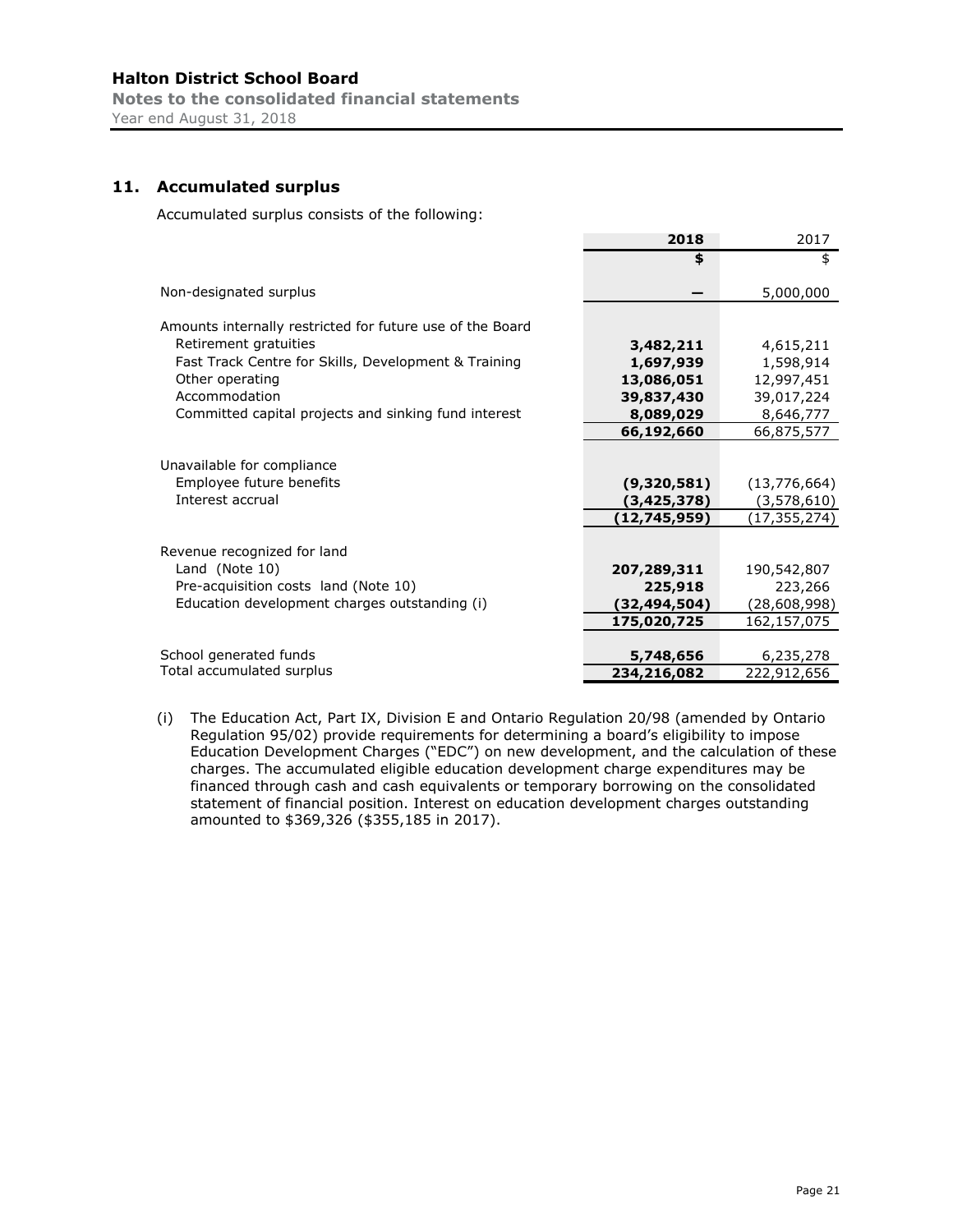**Notes to the consolidated financial statements**  Year end August 31, 2018

## **12. Expenses by object**

The following is a summary of expenses reported in the consolidated statement of operations by object:

|                                         |               | 2018          | 2017        |
|-----------------------------------------|---------------|---------------|-------------|
|                                         | <b>Budget</b> | <b>Actual</b> | Actual      |
|                                         | \$            | \$            | \$          |
|                                         |               |               |             |
| Salary and wages                        | 502,849,052   | 499,326,813   | 476,987,068 |
| Employee benefits                       | 84,241,780    | 83,575,435    | 78,287,219  |
| Staff development                       | 4,793,552     | 6,933,185     | 5,970,093   |
| Supplies and services                   | 64,942,754    | 64,882,752    | 63,003,449  |
| Interest charges on capital             | 13,197,024    | 12,988,940    | 13,265,381  |
| Rental expenses                         | 147,615       | 181,574       | 121,031     |
| Fees and contract services              | 37,394,539    | 38,473,310    | 37,002,459  |
| Other                                   | 15,049,163    | 23,820,477    | 17,253,019  |
| Amortization of tangible capital assets | 28,838,048    | 29,286,622    | 29,105,902  |
|                                         | 751,453,527   | 759,469,108   | 720,995,621 |

# **13. Ontario School Board Insurance Exchange ("OSBIE")**

The school board is a member of the Ontario School Board Insurance Exchange (OSBIE), a reciprocal insurance company licensed under the Insurance Act. OSBIE insures general public liability, property damage and certain other risks. Liability insurance is available to a maximum of \$24 million per occurrence.

The ultimate premiums over a five year period are based on each member of the reciprocal and the Board's actual claims experience. Periodically, the Board may receive a refund or be asked to pay an additional premium based on its pro rata share of claims experience. The current five year term expires December 31, 2021.

# **14. Contractual obligations and contingent liabilities**

(a) The Board has the following annual lease and contract commitments over the next 5 years with respect to furniture, equipment, computer hardware and software, construction, and portables, totaling \$24,754,783.

| 2019 | 11,940,866 |
|------|------------|
| 2020 | 2,757,640  |
| 2021 | 2,417,574  |
| 2022 | 2,046,098  |
| 2023 | 5,592,605  |

\$

- (b) As of August 31, 2018 the Board had guarantees outstanding of \$876,436 (\$1,230,217 in 2017) relating to construction projects in progress.
- (c) In the normal course of operations, the Board becomes involved in various claims and legal proceedings. While the final outcome with respect to claims and legal proceedings pending at August 31, 2018 cannot be predicted with certainty, it is in the opinion of the Board that their resolution will not have a material adverse effect on the Board's financial position or results of operations.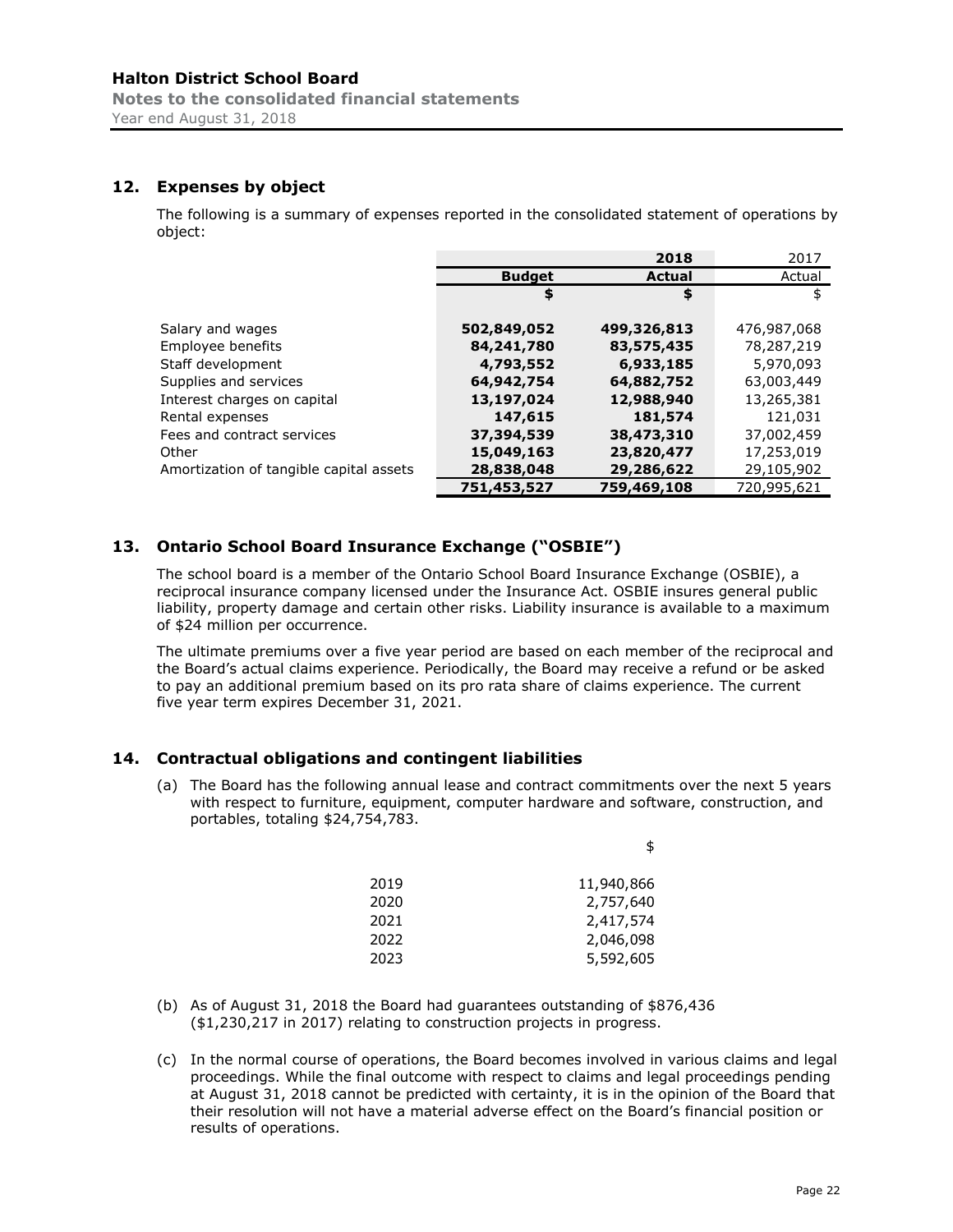## **15. Partnership in Halton Student Transportation Services**

Transportation services for the Board are provided by Halton Student Transportation Services ("HSTS") in partnership with Halton Catholic District School Board. Under the agreement created at the time HSTS was established, decisions related to the financial and operating activities of HSTS are shared. No partner is in a position to exercise unilateral control. Operations of HSTS have been included in these consolidated financial statements based on the share of net financial resources contributed by the Board during the fiscal period being reported.

This entity is proportionately consolidated in the Board's consolidated financial statements whereby the Board's pro-rata share of assets, liabilities, revenues and expenses of the consortium are included in the Board's consolidated financial statements. Inter-organizational transactions and balances have been eliminated.

The following provides condensed financial information:

|                      |              | 2018         |            | 2017       |
|----------------------|--------------|--------------|------------|------------|
|                      |              | <b>Board</b> |            | Board      |
|                      | <b>Total</b> | portion      | Total      | portion    |
|                      | \$           | \$           | \$         | \$         |
| Financial position   |              |              |            |            |
| Financial assets     | 22,412       | 14,019       | 71,877     | 45,714     |
| Liabilities          | 47,539       | 29,736       | 102,151    | 64,968     |
| Non-financial assets | 25,887       | 16,192       | 31,034     | 19,738     |
| Accumulated surplus  | 760          | 475          | 760        | 484        |
|                      |              |              |            |            |
| Operations           |              |              |            |            |
| Revenue              | 23,667,377   | 15,790,265   | 22,813,652 | 15,470,334 |
| Expenses             | 23,667,377   | 15,790,265   | 22,813,652 | 15,470,334 |
| Annual surplus       |              |              |            |            |

#### **16. Repayment of "55 School Board Trust" funding**

On June 1, 2003, the Board received \$7,294,000 from The 55 School Board Trust (the "Trust") for its capital related debt eligible for provincial funding support pursuant to a 30-year agreement it entered with the Trust. The 55 School Board Trust was created to refinance the outstanding not permanently financed debt of participating boards that are beneficiaries of the Trust. Under the terms of the agreement, The 55 School Board Trust repaid the Board's debt in consideration for the assignment by the Board to the Trust of future provincial grants payable to the Board in respect of the not permanently financed debt.

As a result of the above agreement, the liability in respect of the not permanently financed debt is no longer reflected in the Board's financial position.